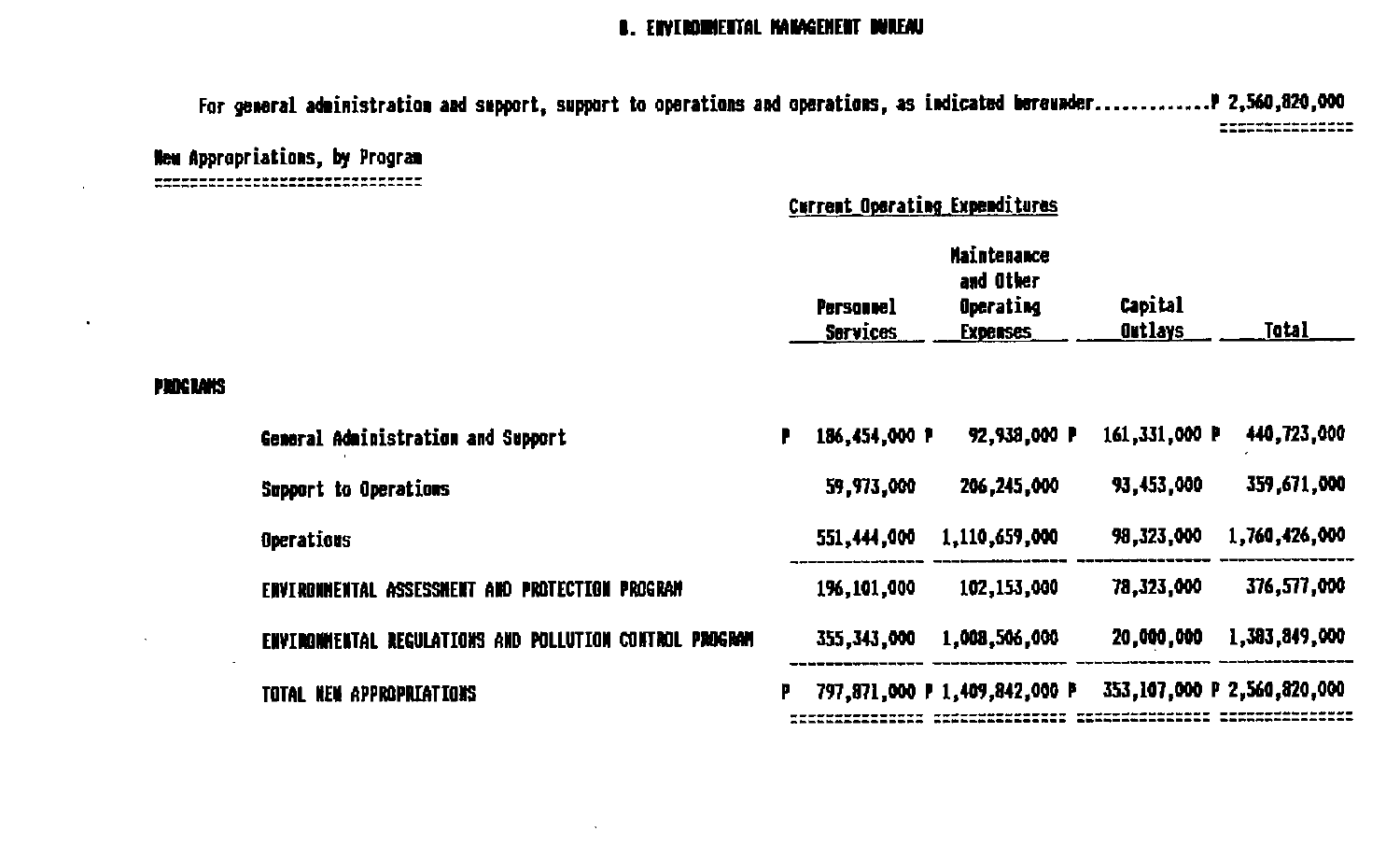Special Provision(s)

1. Air Quality Management Famd. In addition to the amounts appropriated herein. Thirty Five Million Pesos (P35.000.000) shall be used to finance air quality rehabilitation, research, enforcement, monitoring, and technical assistance activities sourced from the fines imposed and damages awarded to the Republic of the Philippines by the Pollution Adjudication Woard, proceeds of licenses and permits issued, emission fees, donations, endomments and contributions, constituted into the Air Quality Management Fund in accordance with Section 14 of R.A. No. 8749.

Release of funds shall be subject to the submission of a Special Budget pursuant to Section 35, Chapter 5, Book VI of E.G. No. 292, s. 1987.

2. Water Quality. The Environmental Management Bureau (EMB) shall ensure that all water bodies in the Philippines are monitored and their water quality levels are acceptable and maintained in accordance with their classification.

The EMB, Community Environment and Matural Resources offices of the DEMR, and local government units (LGUs) concerned are jointly responsible for the posting of signages indicating the quality of water and its existing beneficial use.

The EMB shall take measures to prevent and sanction the dumping, discharge or deposit of material or waste of any kind directly or indirectly into the mater bodies or along the margins of any surface mater. For those non-attainment areas or water bodies with pollutants exceeding the acceptable standards, the EMB, in coordination with concerned government agencies, LGUs and private sectors, shall likewise take necessary measures to upgrade the quality of such water to meet the standards under which it has been classified or that will meet its projected or potential use.

The LGUs shall-share the responsibility in the management-and improvement of water quality-within their territorial iurisdictions.

The EMB shall submit to Congress a National Water Quality Status Report indicating the location of water bodies, their quality status and other pertinent information pursuant to N.A. No. 9275 or the "Philippine Cleam Mater Act of 2004." A copy of the report shall likewise be posted in the DENR and EMB websites.

3. Reduction of Short-Lived Climate Pollutants. The DENR, through the ENB, in coordination with the Climate Change Commission, National Solid Waste Management Commission, Department of Mealth, and Department of Transportation, shall develop a Mational Action Plan for the Reduction of Short-Lived Climate Pollutants in accordance with the Philippine Clean Air Act and the Ecological Solid Waste Management Act.

4. Reporting and Posting Roquirements. The EMB shall submit quarterly reports on its financial and physical accomplishents, within thirty (30) days after the end of every quarter, through the following:

(a) Unified Reporting System (URS) or other electronic means for reports not covered by the URS; and

(b) EMD's website.

TN

The EMB shall send written notice when said reports have been submitted or posted on its website to the DBM, Howse of Representatives, Senate of the Philippines, Mosse Committee on Appropriations, Senate Committee on Finance, and other offices where the submission of reports is required under existing laws, rules and regulations. The date of notice to said agencies shall be considered the date of compliance with this requirement.

5. Appropriations for Activities or Projects. The amounts appropriated herein shall be used specifically for the following activities or projects in the indicated amounts and conditions:

Carrent Operation Expositionac

New Appropriations, by Programs/Activities/Projects

|              |                                      |   | ASIAN AND AND STREET CANALLY AND    |                                                                 |                           |              |
|--------------|--------------------------------------|---|-------------------------------------|-----------------------------------------------------------------|---------------------------|--------------|
|              |                                      |   | <b>Personnel</b><br><b>Services</b> | <b>Haintenance</b><br>and Other<br>Operating<br><b>Expenses</b> | Capital<br><u>Outlays</u> | <b>Total</b> |
| <b>Grans</b> |                                      |   |                                     |                                                                 |                           |              |
|              | General Administration and Support   |   |                                     |                                                                 |                           |              |
|              | General Management and Supervision   | P | 158,925,000 P                       | 92,938,000 P                                                    | 161,331,000 P             | 413,194,000  |
|              | <b>Mational Capital Region (MCR)</b> |   | 35,827,000                          | 50,963,000                                                      | 24,000,000                | 110,790,000  |
|              | <b>Central Office</b>                |   | 20,889,000                          | 45,535,000                                                      | 13,100,000                | 79,524,000   |
|              | Regional Office - MCR                |   | 14,938,000                          | 5,428,000                                                       | 10,900,000                | 31,266,000   |
|              |                                      |   |                                     |                                                                 |                           |              |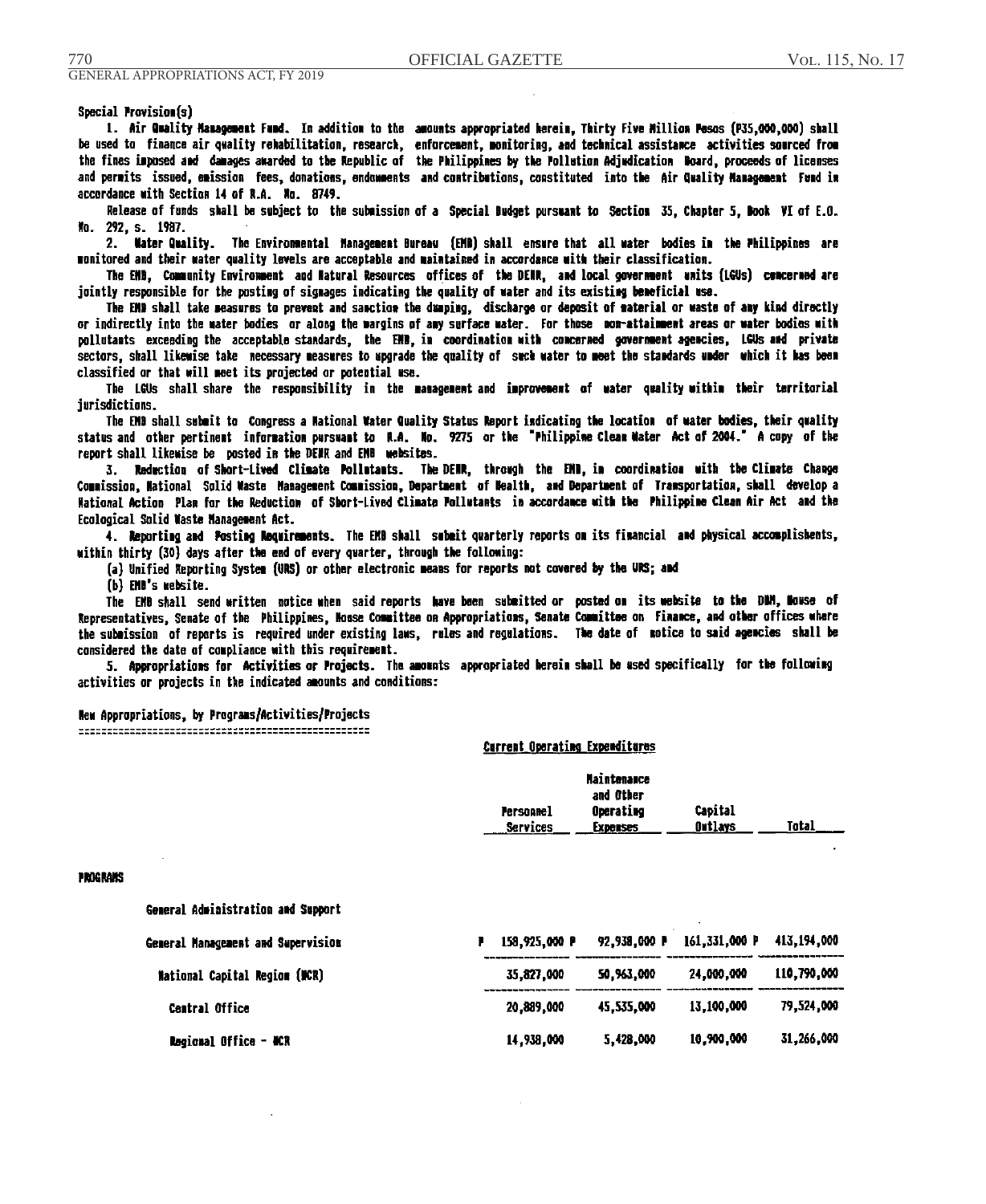April 29, 2019 **OFFICIAL GAZETTE** 771

DEPARTMENT OF ENVIRONMENT AND NATURAL RESOURCES

 $\bar{\mathbf{x}}$ 

| <b>Region <math>I - I</math>locos</b>  | 6,956,000  | 2,480,000 | 7,200,000  | 16,636,000 |
|----------------------------------------|------------|-----------|------------|------------|
| Regional Office - I                    | 6,956,000  | 2,480,000 | 7,200,000  | 16,636,000 |
| Cordillera Administrative Region (CAR) | 8,651,000  | 1,814,000 | 11,100,000 | 21,565,000 |
| Regional Office - CAR                  | 8,651,000  | 1,814,000 | 11,100,000 | 21,565,000 |
| Region II - Cagayan Valley             | 7,673,000  | 1,983,000 | 4,200,000  | 13,856,000 |
| <b>Regional Office - II</b>            | 7,673,000  | 1,983,000 | 4,200,000  | 13,856,000 |
| Region III - Central Luzon             | 7,960,000  | 3,021,000 | 10,300,000 | 21,281,000 |
| Regional Office - III                  | 7,960,000  | 3,021,000 | 10,300,000 | 21,281,000 |
| Region IVA - CALADARZON                | 9,646,000  | 3,134,000 | 6,500,000  | 19,280,000 |
| Regional Office - IVA                  | 9,646,000  | 3,134,000 | 6,500,000  | 19,280,000 |
| Region IVB - MIMAROPA                  | 8,438,000  | 2,117,000 | 2,100,000  | 12,655,000 |
| Regional Office - IVO                  | 8,438,000  | 2,117,000 | 2,100,000  | 12,655,000 |
| <b>Region V - Bicol</b>                | 7,197,000  | 5,153,000 | 15,266,000 | 27,616,000 |
| Regional Office - V                    | 7,197,000  | 5,153,000 | 15,266,000 | 27,616,000 |
| Region VI - Western Visayas            | 6,069,000  | 2,190,000 | 14,200,000 | 22,459,000 |
| Regional Office - VI                   | 6,069,000  | 2,190,000 | 14,200,000 | 22,459,000 |
| Region VII - Central Visayas           | 7,850,000  | 4,134,000 | 14,200,000 | 26,184,000 |
| Regional Office - VII                  | 7,850,000  | 4,134,000 | 14,200,000 | 26,184,000 |
| Region VIII - Eastern Visayas          | 9,327,000  | 1,912,000 | 11,765,000 | 23,004,000 |
| Regional Office - VIII                 | 9,327,000  | 1,912,000 | 11,765,000 | 23,004,000 |
| Region IX - Zamboanga Peminsula        | 7,445,000  | 3,536,000 | 6,800,000  | 17,781,000 |
| Regional Office - DX                   | 7,445,000  | 3,536,000 | 6,800,000  | 17,781,000 |
| Region X - Morthern Mindanao           | 9,528,000  | 1,719,000 | 8,300,000  | 19,547,000 |
| Regional Office - X                    | 9,528,000  | 1,719,000 | 8,300,000  | 19,547,000 |
| Ragion XI - Davao                      | 7,828,000  | 2,060,000 | 2,100,000  | 11,988,000 |
| Regional Office - XI                   | 7,828,000  | 2,060,000 | 2,100,000  | 11,988,000 |
| Region XII - SUCCSKSARGEN              | 10,845,000 | 3,838,000 | 13,700,000 | 28,383,000 |
| Regional Office - XII                  | 10,845,000 | 3,838,000 | 13,700,000 | 28,383,000 |
| <b>Region XIII - CARAGA</b>            | 7,685,000  | 2,884,000 | 9,600,000  | 20,169,000 |
| Regional Office - XIII                 | 7,685,000  | 2,884,000 | 9,600,000  | 20,169,000 |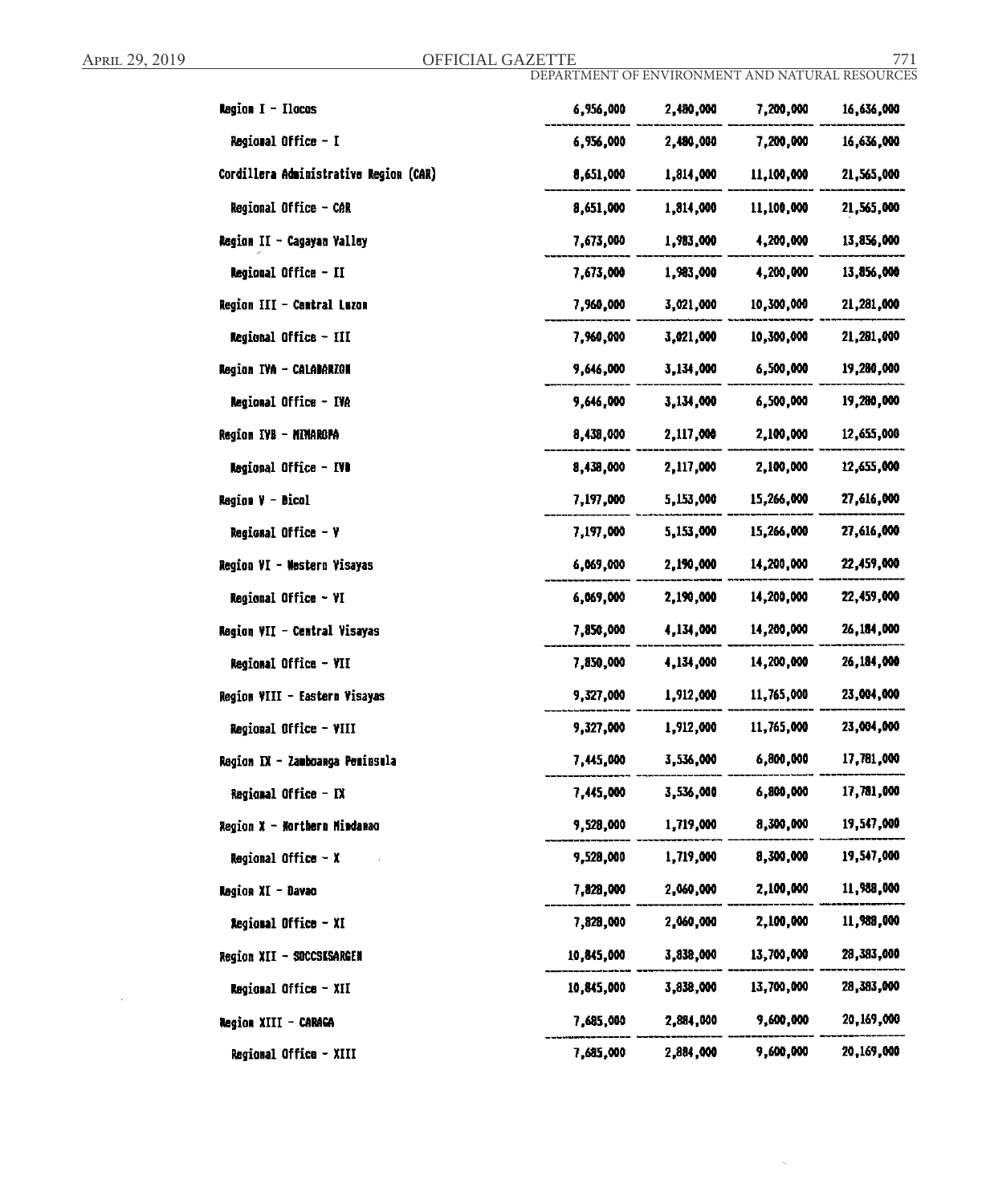$\hat{\mathcal{A}}$ 

| <b>Human Resource Development</b>      | 18,099,000 | 18,099,000 |
|----------------------------------------|------------|------------|
| <b>National Capital Region (NCR)</b>   | 1,833,000  | 1,833,000  |
| Central Office                         | 1,094,000  | 1,094,000  |
| Regional Office - NCR                  | 739,000    | 739,000    |
| Region I - Ilocos                      | 1,396,000  | 1,396,000  |
| Regional Office - I                    | 1,396,000  | 1,396,000  |
| Cordillera Administrative Region (CAR) | 1,050,000  | 1,050,000  |
| Regional Office - CAR                  | 1,050,000  | 1,050,000  |
| Region II - Cagayan Valley             | 298,000    | 298,000    |
| Regional Office -II                    | 298,000    | 298,000    |
| Region III - Central Luzon             | 923,000    | 923,000    |
| Regional Office - III                  | 923,000    | 923,000    |
| Region IVA - CALABARZON                | 778,000    | 778,000    |
| Regional Office - IVA                  | 778,000    | 778,000    |
| Region IVD - HIMARDPA                  | 917,000    | 917,000    |
| Regional Office - IVB                  | 917,000    | 917,000    |
| <b>Region <math>Y -</math> Dicol</b>   | 773,000    | 773,000    |
| Regional Office - V                    | 773,000    | 773,000    |
| Region VI - Western Visayas            | 1,678,000  | 1,678,000  |
| Regional Office - VI                   | 1,678,000  | 1,678,000  |
| Region VII - Central Visayas           | 1,202,000  | 1,202,000  |
| Regional Office - VII                  | 1,202,000  | 1,202,000  |
| Region VIII - Eastern Visayas          | 1,376,000  | 1,376,000  |
| Regional Office - VIII                 | 1,576,000  | 1,376,000  |
| Region IX - Zamboanga Peminswla        | 1,396,000  | 1,396,000  |
| Regional Office - IX                   | 1,396,000  | 1,396,000  |
| Region X - Northern Nindanao           | 1,850,000  | 1,850,000  |
| <b>Regional Office - X</b>             | 1,850,000  | 1,850,000  |
| Region XI - Davao                      | 1,399,000  | 1,399,000  |
| Regional Office - XI                   | 1,399,000  | 1,399,000  |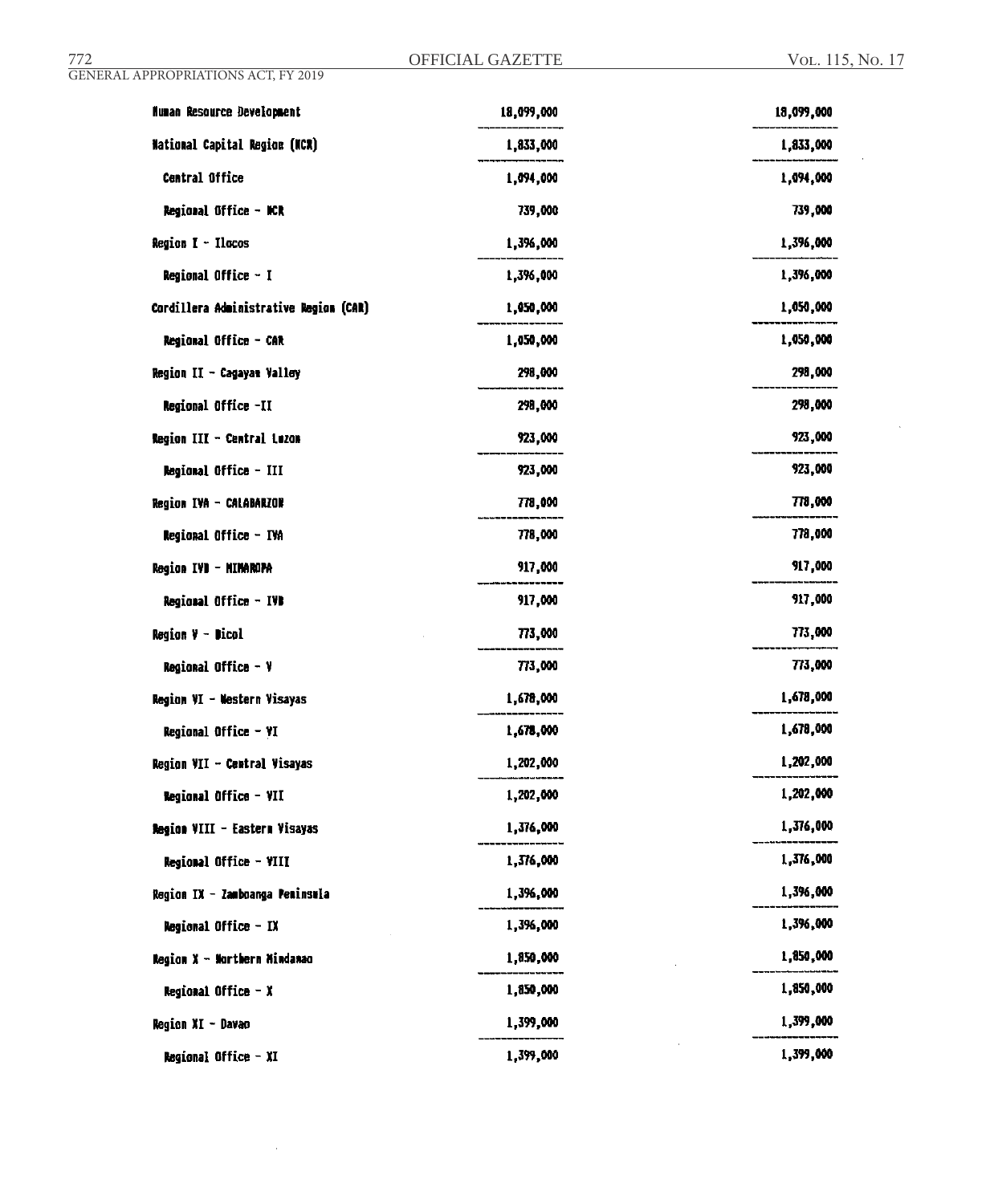$\ddot{\phantom{a}}$ 

April 29, 2019 **OFFICIAL GAZETTE** 773

DEPARTMENT OF ENVIRONMENT AND NATURAL RESOURCES

 $\cdot$ 

| Region XII - SOCCSKSARGEN                                                                     | 754,000     |             |             | 754,000       |
|-----------------------------------------------------------------------------------------------|-------------|-------------|-------------|---------------|
| Regional Office - XII                                                                         | 754,000     |             |             | 754,000       |
| Region XIII - CARAGA                                                                          | 476,000     |             |             | 476,000       |
| Regional Office - XIII                                                                        | 476,000     |             |             | 476,000       |
| Administration of Personnel Benefits                                                          | 9,430,000   |             |             | 9,430,000     |
| National Capital Region (RCR)                                                                 | 1,661,000   |             |             | 1,661,000     |
| <b>Central Office</b>                                                                         | 181,000     |             |             | 181,000       |
| Regional Office - ACR                                                                         | 1,480,000   |             |             | 1,480,000     |
| Region I - Ilocas                                                                             | 187,000     |             |             | 187,000       |
| Regional Office - I                                                                           | 187,000     |             |             | 187,000       |
| Region II - Cagayan Valley                                                                    | 2,284,000   |             |             | 2,284,000     |
| Regional Office - II                                                                          | 2,284,000   |             |             | 2,284,000     |
| Region IVA - CALABARZON                                                                       | 155,000     |             |             | 155,000       |
| Regional Office - IVA                                                                         | 155,000     |             |             | 155,000       |
| Region VII - Central Visayas                                                                  | 245,000     |             |             | 245,000       |
| Regional Office - VII                                                                         | 245,000     |             |             | 245,000       |
| <b>Negion VIII - Eastern Visayas</b>                                                          | 237,000     |             |             | 237,000       |
| Regional Office - VIII                                                                        | 237,000     |             |             | 237,000       |
| Region IX - Zamboanga Penimsula                                                               | 991,000     |             |             | 991,000       |
| Regional Office - IX                                                                          | 991,000     |             |             | 991,000       |
| Region XI - Davao                                                                             | 390,000     |             |             | 390,000       |
| <b>Regional Office - XI</b>                                                                   | 390,000     |             |             | 390,000       |
| Region XII - SOCCSKARGEN                                                                      | 3,280,000   |             |             | 3,280,000     |
| Regional Office - XII                                                                         | 3,280,000   |             |             | 3,280,000     |
| Sub-total, General Administration and Support                                                 | 186,454,000 | 92,938,000  | 161,331,000 | 440,723,000   |
| Support to Operations                                                                         |             |             |             |               |
| Planaing, Policy Formulation, Management<br>Information System, and Support to Climate Change | 32,686,000  | 196,249,000 | 93,453,000  | 322, 388, 000 |

 $\sim$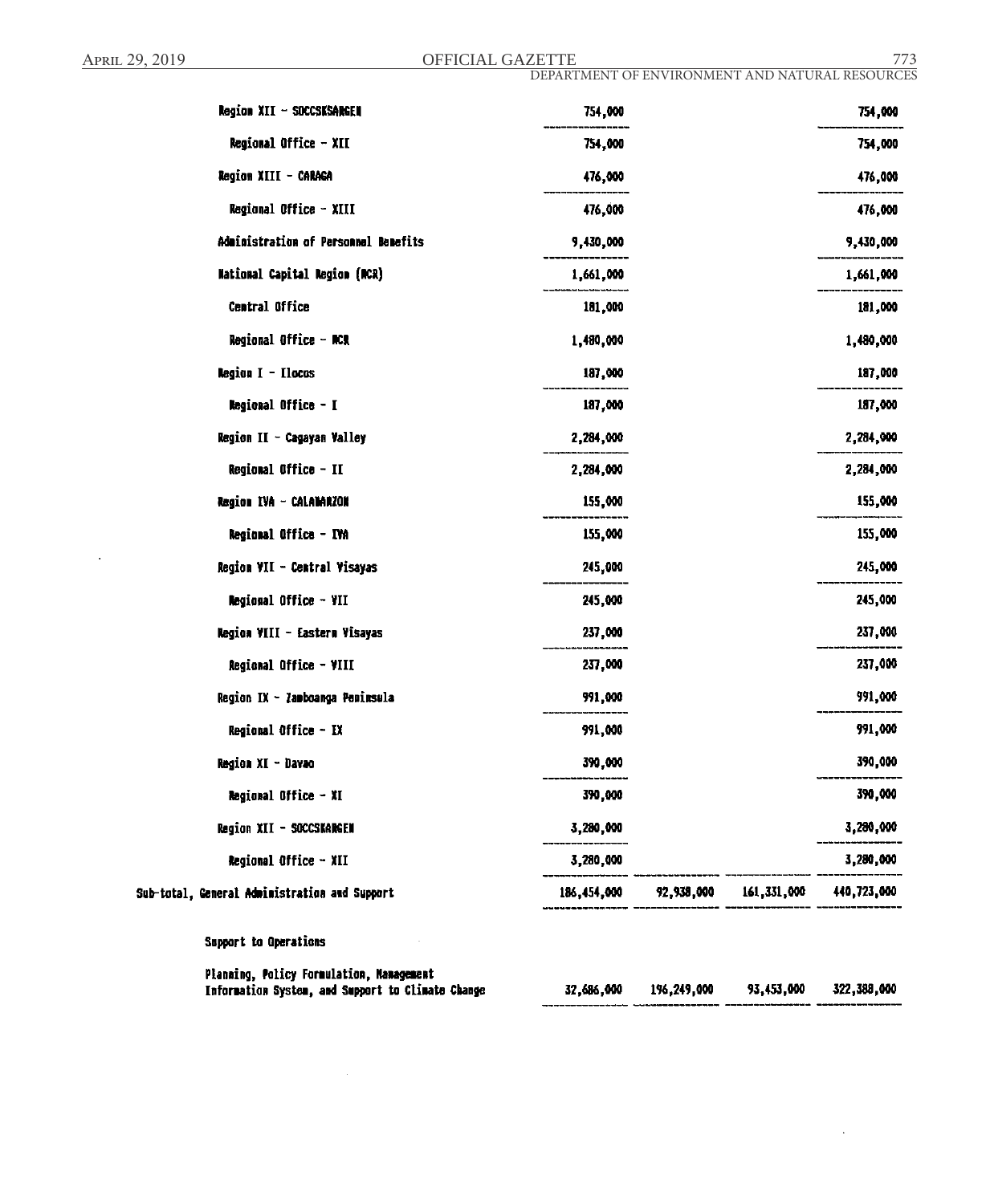$\sim 10^7$ 

| <b>Mational Capital Region (NCR)</b>   | 14,902,000 | 105,540,000 | 17,853,000 | 138,295,000 |
|----------------------------------------|------------|-------------|------------|-------------|
| Central Office                         | 14,426,000 | 99,637,000  | 12,813,000 | 126,876,000 |
| <b>Regional Office - NCR</b>           | 476,000    | 5,903,000   | 5,040,000  | 11,419,000  |
| $Region I - Ilocas$                    | 1,433,000  | 6,092,000   | 5,040,000  | 12,565,000  |
| Regional Office - I                    | 1,433,000  | 6,092,000   | 5,040,000  | 12,565,000  |
| Cordillera Administrative Region (CAR) | 822,000    | 5,942,000   | 5,040,000  | 11,804,000  |
| Regional Office - CAR                  | 822,000    | 5,942,000   | 5,040,000  | 11,804,000  |
| Region II - Cagayan Valley             | 337,000    | 6,093,000   | 5,040,000  | 11,470,000  |
| Regional Office - II                   | 337,000    | 6,093,000   | 5,040,000  | 11,470,000  |
| Region III - Central Luzon             | 2,053,000  | 5,943,000   | 5,040,000  | 13,036,000  |
| Regional Office - III                  | 2,053,000  | 5,943,000   | 5,040,000  | 13,036,000  |
| Region IVA - CALABARZON                | 1,099,000  | 5,902,000   | 5.040.000  | 12,041,000  |
| Regional Office - IVA                  | 1,099,000  | 5,902,000   | 5,040,000  | 12,041,000  |
| Region IVB - MIMAROPA                  | 337,000    | 5,903,000   | 5,040,000  | 11,280,000  |
| <b>Regional Office - IVD</b>           | 337,000    | 5,903,000   | 5,040,000  | 11,280,000  |
| <b>Region V - Bicol</b>                | 1,433,000  | 6,093,000   | 5,040,000  | 12,566,000  |
| Regional Office - V                    | 1,433,000  | 6,093,000   | 5,040,000  | 12,566,000  |
| Region VI - Western Visayas            | 1,572,000  | 6,094,000   | 5,040,000  | 12,706,000  |
| Regional Office - VI                   | 1,572,000  | 6,094,000   | 5,040,000  | 12,706,000  |
| Region VII - Central Visayas           | 620,000    | 6,095,000   | 5,040,000  | 11,755,000  |
| Regional Office - VII                  | 620,000    | 6,095,000   | 5,040,000  | 11,755,000  |
| Region VIII - Eastern Visayas          | 2,057,000  | 6,092,000   | 5,040,000  | 13,189,000  |
| Regional Office - VIII                 | 2,057,000  | 6,092,000   | 5,040,000  | 13,189,000  |
| Region IX - Zamboanga Peminsula        | 1,094,000  | 6,092,000   | 5,040,000  | 12,226,000  |
| Regional Office - IX                   | 1,094,000  | 6,092,000   | 5,040,000  | 12,226,000  |
| Region X - Northern Mindanao           | 1,433,000  | 6,092,000   | 5,040,000  | 12,565,000  |
| Regional Office - X                    | 1,433,000  | 6,092,000   | 5,040,000  | 12,565,000  |
| Region XI - Davao                      | 620,000    | 6,092,000   | 5,040,000  | 11,752,000  |
| Regional Office - XI                   | 620,000    | 6,092,000   | 5,040,000  | 11,752,000  |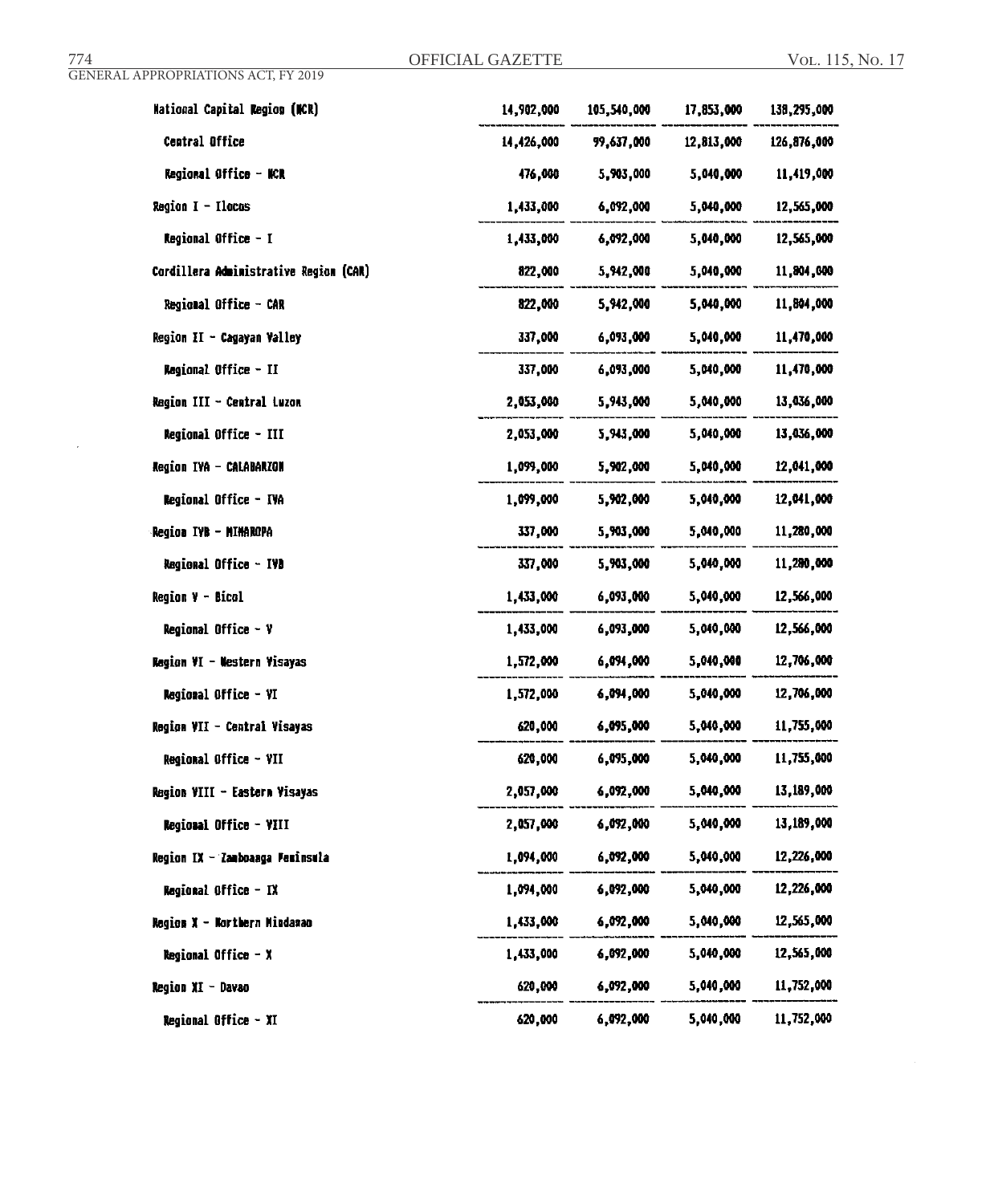J,

 $\Delta$ 

April 29, 2019 **OFFICIAL GAZETTE** 775

DEPARTMENT OF ENVIRONMENT AND NATURAL RESOURCES

| Negion XII - SOCCSKSAKGEN                                                                   | 1,441,000  | 6,092,000 | 5,040,000 | 12,573,000 |
|---------------------------------------------------------------------------------------------|------------|-----------|-----------|------------|
| Regional Office - XII                                                                       | 1,441,000  | 6,092,000 | 5,040,000 | 12,573,000 |
| Region XIII - CARAGA                                                                        | 1,433,000  | 6,092,000 | 5,040,000 | 12,565,000 |
| Regional Office - XIII                                                                      | 1,433,000  | 6,092,000 | 5,040,000 | 12,565,000 |
| Legal Services and Provision of Secretariat<br>Services to the Pollution Adjudication Board | 27,287,000 | 9,996,000 |           | 37,283,000 |
| <b>National Capital Region (NCR)</b>                                                        | 7,343,000  | 6,012,000 |           | 13,355,000 |
| Central Office                                                                              | 6,422,000  | 5,760,000 |           | 12,182,000 |
| Regional Office - NCR                                                                       | 921,000    | 252,000   |           | 1,173,000  |
| <b>Region I - Ilocos</b>                                                                    | 921,000    | 363,000   |           | 1,284,000  |
| <b>Regional Office - I</b>                                                                  | 921,000    | 363,000   |           | 1,284,000  |
| Cordillera Administrative Region (CAR)                                                      | 921,000    | 258,000   |           | 1,179,000  |
| Regional Office - CAR                                                                       | 921,000    | 258,000   |           | 1,179,000  |
| Region II - Cagayan Valley                                                                  | 2,021,000  | 227,000   |           | 2,248,000  |
| Regional Office - II                                                                        | 2,021,000  | 227,000   |           | 2,248,000  |
| Region III - Central Luzon                                                                  |            | 233,000   |           | 233,000    |
| Regional Office - III                                                                       |            | 233,000   |           | 233,000    |
| <b>Region IVA - CALABARZON</b>                                                              | 2,016,000  | 259,000   |           | 2,275,000  |
| <b>Regional Office - IVA</b>                                                                | 2,016,000  | 259,000   |           | 2,275,000  |
| Region IVI - MINAROPA                                                                       | 1,094,000  | 244,000   |           | 1,338,000  |
| Regional Office - IVB                                                                       | 1,094,000  | 244,000   |           | 1,338,000  |
| Region V - Bicol                                                                            | 2,016,000  | 370,000   |           | 2,386,000  |
| Regional Office - V                                                                         | 2,016,000  | 370,000   |           | 2,386,000  |
| Region VI - Western Visayas                                                                 | 2,016,000  | 261,000   |           | 2,277,000  |
| Regional Office - VI                                                                        | 2,016,000  | 261,000   |           | 2,277,000  |
| Region VII - Central Visayas                                                                | 1,738,000  | 230,000   |           | 1,968,000  |
| Regional Office - VII                                                                       | 1,738,000  | 230,000   |           | 1,968,000  |
| Region VIII - Eastern Visayas                                                               | 1,257,000  | 238,000   |           | 1,495,000  |
| <b>Regional Office - VIII</b>                                                               | 1,257,000  | 238,000   |           | 1,495,000  |
| Region IX - Zamboawga Peminsula                                                             | 620,000    | 242,000   |           | 862,000    |
| Regional Office - IX                                                                        | 620,000    | 242,000   |           | 862,000    |

 $\sim 10^6$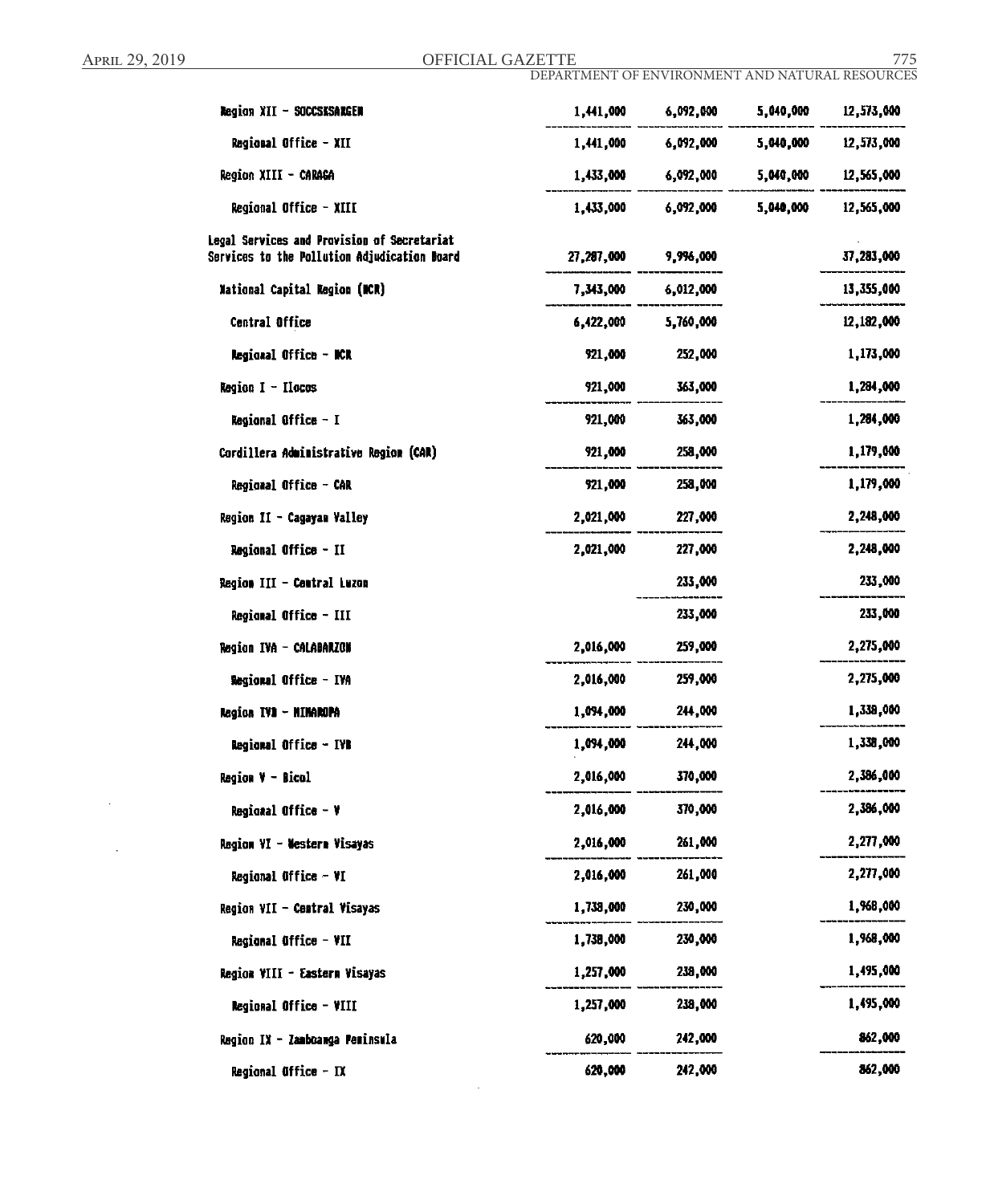GENERAL APPROPRIATIONS ACT, FY 2019

| Region X - Northern Mindanao     | 955,000    | 254.000     |            | 1,209,000   |
|----------------------------------|------------|-------------|------------|-------------|
| Regional Office $- x$            | 955,000    | 254,000     |            | 1,209,000   |
| <b>Region XI - Bavac</b>         | 620.000    | 256,000     |            | 876,000     |
| <b>Regional Office - XI</b>      | 620,000    | 256,000     |            | 876,000     |
| Region XII - SOCCSKSANGEM        | 1,733,000  | 330,000     |            | 2,063,000   |
| Regional Office - XII            | 1,733,000  | 330,000     |            | 2,063,000   |
| Region XIII - CARAGA             | 2,016,000  | 219,000     |            | 2,235,000   |
| <b>Regional Office - XIII</b>    | 2,016,000  | 219,000     |            | 2,235,000   |
| Sub-total, Support to Operations | 59,973,000 | 206,245,000 | 93.453.000 | 359,671,000 |

# **Operations**

| Clean and Nealthy Environment Sustained         | 551,444,000 | 1,110,659,000 | 98,323,000 | 1,760,426,000 |
|-------------------------------------------------|-------------|---------------|------------|---------------|
| ENVIRONMENTAL ASSESSMENT AND PROTECTION PROGRAM | 196,101,000 | 102,153,000   | 78,323,000 | 376,577,000   |
| <b>Environmental Pollution Research</b>         | 30,727,000  | 53,122,000    | 78,323,000 | 162,172,000   |
| <b>Mational Capital Region (NCR)</b>            | 11,591,000  | 29,822,000    | 14,500,000 | 55,913,000    |
| Central Office                                  | 10,019,000  | 28,268,000    | 14,500,000 | 52,787,000    |
| Regional Office - NCR                           | 1,572,000   | 1,554,000     |            | 3,126,000     |
| Region I - Ilocas                               | 1,572,000   | 1,613,000     |            | 3,185,000     |
| <b>Regional Office - I</b>                      | 1,572,000   | 1,613,000     |            | 3,185,000     |
| Cordillera Administrative Region (CAR)          | 1,101,000   | 1,476,000     |            | 2,577,000     |
| Regional Office - CAR                           | 1,101,000   | 1,476,000     |            | 2,577,000     |
| Region II - Cagayan Valley                      | 476,000     | 1,448,000     | 2,298,000  | 4,222,000     |
| <b>Regional Office - II</b>                     | 476,000     | 1.448.000     | 2,298,000  | 4,222,000     |
| Region III - Central Luzon                      | 1,094,000   | 1,215,000     | 3,000,000  | 5,309,000     |
| <b>Regional Office - III</b>                    | 1,094,000   | 1.215,000     | 3.000.000  | 5,309,000     |
| Region IVA - CALABARZON                         | 1,094,000   | 910,000       | 3,750,000  | 5,754,000     |
| Regional Office - IVA                           | 1,094,000   | 910,000       | 3,750,000  | 5,754,000     |
| Region IVB - MINAROPA                           | 1,094,000   | 1,269,000     | 12,510,000 | 14,873,000    |
| Regional Office - IVB                           | 1,094,000   | 1,269,000     | 12,510,000 | 14,873,000    |
| Region V - Bicol                                | 1,094,000   | 2,325,000     | 6,695,000  | 10,114,000    |
| Regional Office $-V$                            | 1,094,000   | 2,325,000     | 6,695,000  | 10,114,000    |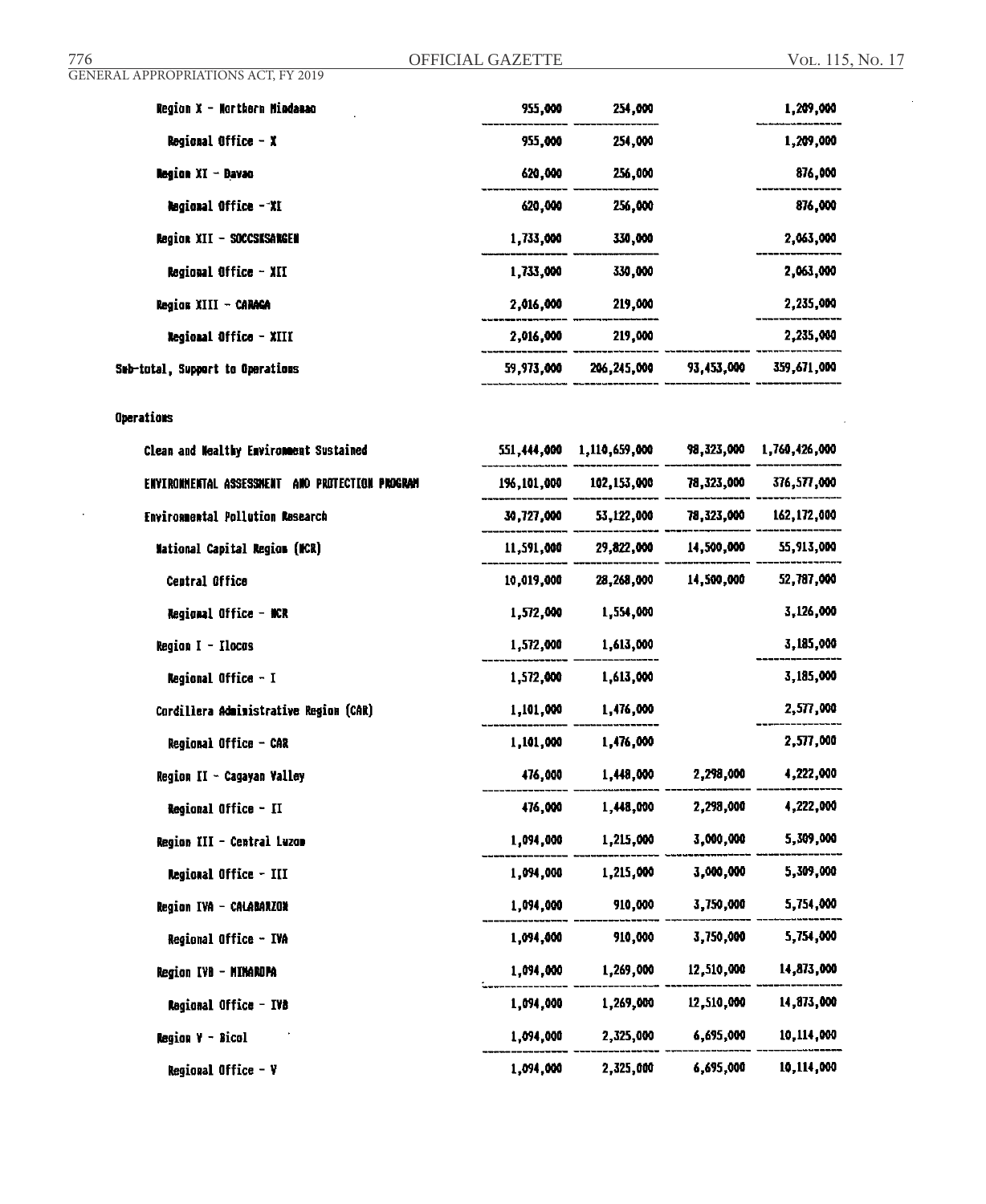April 29, 2019 **OFFICIAL GAZETTE** 777

DEPARTMENT OF ENVIRONMENT AND NATURAL RESOURCES

| Region VI - Nestern Visayas                      | 1,577,000  | 1,586,000  | 5,675,000  | 8,838,000  |
|--------------------------------------------------|------------|------------|------------|------------|
| <b>Regional Office - VI</b>                      | 1,577,000  | 1,586,000  | 5,675,000  | 8,838,000  |
| Region VII - Central Visayas                     | 2,1%,000   | 1,693,000  | 1,200,000  | 5,089,000  |
| Regional Office - VII                            | 2,196,000  | 1,693,000  | 1,200,000  | 5,089,000  |
| Region VIII - Eastern Visayas                    | 620,000    | 1,556,000  | 11,300,000 | 13,476,000 |
| Regional Office - VIII                           | 620,000    | 1,556,000  | 11,300,000 | 13,476,000 |
| Region IX - Zamboanga Peninsula                  | 620,000    | 1,852,000  | 1,780,000  | 4,252,000  |
| Regional Office - IX                             | 620,000    | 1,852,000  | 1,780,000  | 4,252,000  |
| <b>Region X - Northerm Mindanao</b>              | 1,642,000  | 1,635,000  | 3,000,000  | 6,277,000  |
| <b>Regional Office - X</b>                       | 1,642,000  | 1,635,000  | 3,000,000  | 6,277,000  |
| Region XI - Davao                                | 1,099,000  | 1,642,000  | 3,915,000  | 6,656,000  |
| <b>Regional Office - XI</b>                      | 1,099,000  | 1,642,000  | 3,915,000  | 6,656,000  |
| Region XII - SOCCSKSARGEN                        | 2,763,000  | 1,480,000  | 8,700,000  | 12,943,000 |
| Regional Office - XII                            | 2,763,000  | 1,480,000  | 8,700,000  | 12,943,000 |
| Region XIII - CARAGA                             | 1,094,000  | 1,600,000  |            | 2,694,000  |
| Regional Office - XIII                           | 1,094,000  | 1,600,000  |            | 2,694,000  |
| Envirommental Education and Partmerskip Building | 28,403,000 | 16,697,000 |            | 45,100,000 |
| <b>Mational Capital Region (NCR)</b>             | 12,819,000 | 11,615,000 |            | 24,434,000 |
| <b>Central Office</b>                            | 11,247,000 | 11,277,000 |            | 22,524,000 |
| Regional Office - NCR                            | 1,572,000  | 338,000    |            | 1,910,000  |
| <b>Region I - Ilocas</b>                         | 1,101,000  | 338,000    |            | 1,439,000  |
| Regional Office - I                              | 1,101,000  | 338,000    |            | 1,439,000  |
| Cordillera Administrative Region (CAR)           | 811,000    | 338,000    |            | 1,149,000  |
| Regional Office - CAR                            | 811,000    | 338,000    |            | 1,149,000  |
| Region II - Cagayan Valley                       | 620,000    | 338,000    |            | 958,000    |
| Regional Office - II                             | 620,000    | 338,000    |            | 958,000    |
| Region III - Central Luzon                       | 1,429,000  | 338,000    |            | 1,767,000  |
| Regional Office - III                            | 1,429,000  | 338,000    |            | 1,767,000  |
| Region IVA - CALAMARZON                          | 1,572,000  | 338,000    |            | 1,910,000  |
| Regional Office - IVA                            | 1,572,000  | 338,000    |            | 1,910,000  |

 $\mathcal{A}^{\text{max}}$  and  $\mathcal{A}^{\text{max}}$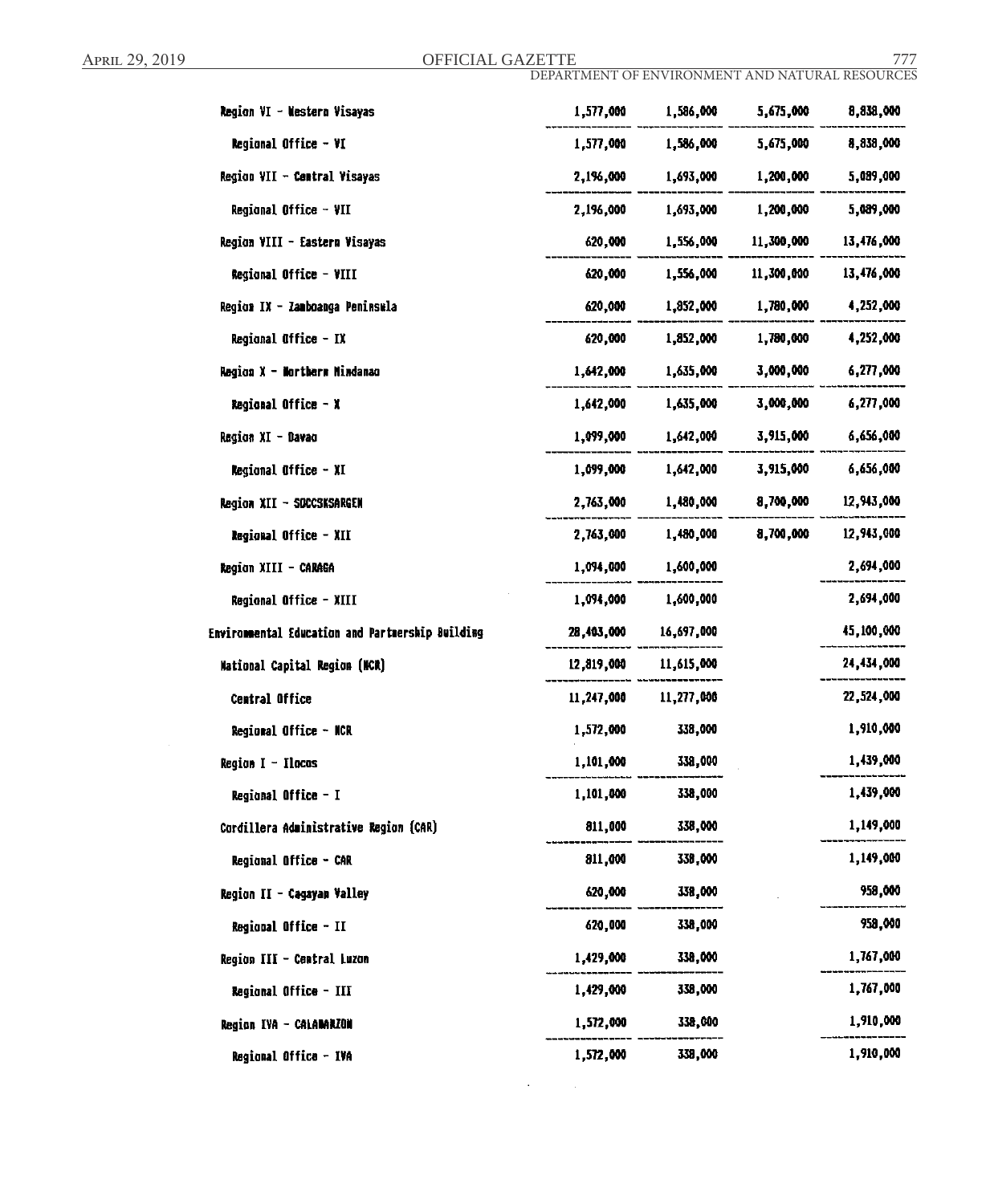$\sim$ 

 $\mathcal{L}_{\mathcal{A}}$ 

 $\mathcal{L}$ 

| Region IVB - NIMAROPA                   |             | 338,000      | 338,000     |
|-----------------------------------------|-------------|--------------|-------------|
| Regional Office - IVD                   |             | 338,000      | 338,000     |
| Region V - Dicol                        | 1,094,000   | 338,000      | 1,432,000   |
| <b>Regional Office - <math>Y</math></b> | 1,094,000   | 338,000      | 1,432,000   |
| Region VI - Nestern Visayas             | 1,572,000   | 344,000      | 1,916,000   |
| Regional Office - VI                    | 1,572,000   | 344,000      | 1,916,000   |
| Region VII - Central Visayas            | 476,000     | 344,000      | 820,000     |
| Regional Office - VII                   | 476,000     | 344,000      | 820,000     |
| Region VIII - Eastern Visayas           | 1,101,000   | 338,000      | 1,439,000   |
| Regional Office - VIII                  | 1,101,000   | 338,000      | 1,439,000   |
| Region IX - Zamboanga Peninsula         | 1,094,000   | 338,000      | 1,432,000   |
| Regional Office - IX                    | 1,094,000   | 338,000      | 1,432,000   |
| Region X - Northern Mindanao            | 1,572,000   | 338,000      | 1,910,000   |
| Regional Office $- x$                   | 1,572,000   | 338,000      | 1,910,000   |
| Region XI - Davao                       | 1,572,000   | 338,000      | 1,910,000   |
| Regional Office - XI                    | 1,572,000   | 338,000      | 1,910,000   |
| <b>Region XII - SOCCSKSARGEN</b>        | 476,000     | 338,000      | 814,000     |
| Regional Office - XII                   | 476,000     | 338,000      | 814,000     |
| Region XIII - CARAGA                    | 1,094,000   | 338,000      | 1,432,000   |
| Regional Office - XIII                  | 1,094,000   | 338,000      | 1,432,000   |
| Enviromental Impact Assessments         | 136,971,000 | 32, 334, 000 | 169,305,000 |
| <b>Mational Capital Region (NCR)</b>    | 16,393,000  | 14,070,000   | 30,463,000  |
| Central Office                          | 8,232,000   | 11,420,000   | 19,652,000  |
| Regional Office - NCR                   | 8,161,000   | 2,650,000    | 10,811,000  |
| Region I - Ilocos                       | 6,808,000   | 925,000      | 7,733,000   |
| Regional Office - I                     | 6,808,000   | 925,000      | 7,733,000   |
| Cordillera Administrative Region (CAR)  | 6,310,000   | 1,320,000    | 7,630,000   |
| Regional Office - CAR                   | 6,310,000   | 1,320,000    | 7,630,000   |
| Region II - Cagayan Valley              | 7,599,000   | 907,000      | 8,506,000   |
| Regional Office - II                    | 7,599,000   | 907,000      | 8,506,000   |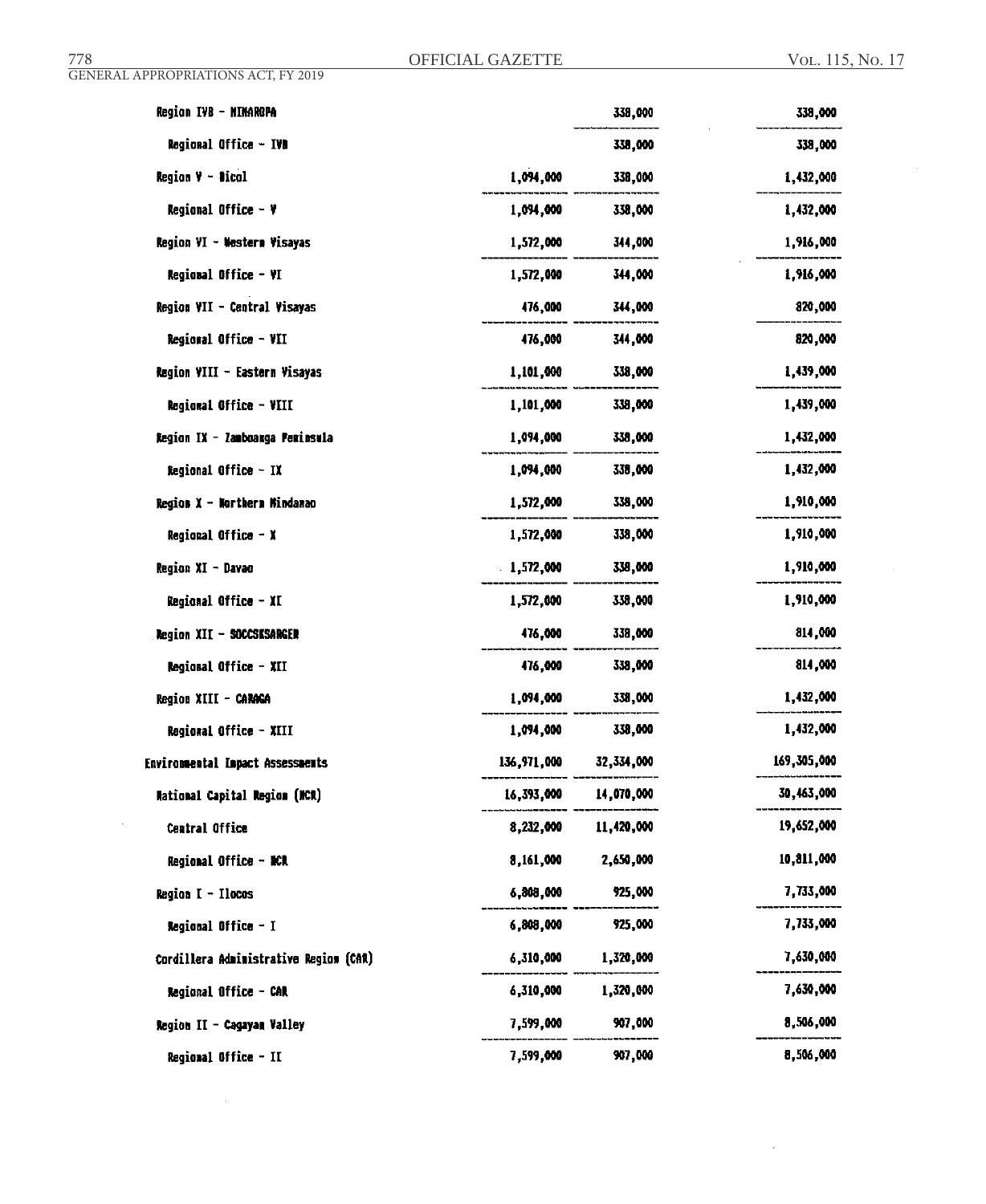$\bar{\beta}$ 

April 29, 2019 **OFFICIAL GAZETTE** 779

DEPARTMENT OF ENVIRONMENT AND NATURAL RESOURCES

| Region III - Central Luzon              | 11,509,000  | 1,799,000     |            | 13,308,000    |
|-----------------------------------------|-------------|---------------|------------|---------------|
| Regional Office - III                   | 11,509,000  | 1,799,000     |            | 13,308,000    |
| Region IVA - CALABARZON                 | 11,377,000  | 2,430,000     |            | 13,807,000    |
| Regional Office - IVA                   | 11,377,000  | 2,430,000     |            | 13,807,000    |
| Region IVB - MINAROPA                   | 4,703,000   | 1,386,000     |            | 6,089,000     |
| <b>Regional Office - IVB</b>            | 4,703,000   | 1,386,000     |            | 6,089,000     |
| Region V - Bical                        | 8,372,000   | 884,000       |            | 9,256,000     |
| Regional Office - V                     | 8,372,000   | 884,000       |            | 9,256,000     |
| Region VI - Western Visayas             | 9,173,000   | 1,486,000     |            | 10,659,000    |
| Regional Difice - VI                    | 9,173,000   | 1,486,000     |            | 10,659,000    |
| Region VII - Central Visayas            | 7,820,000   | 1,201,000     |            | 9,021,000     |
| Regional Office - VII                   | 7,820,000   | 1,201,000     |            | 9,021,000     |
| Region VIII - Eastern Visayas           | 6,475,000   | 692,000       |            | 7,167,000     |
| Regional Office - VIII                  | 6,475,000   | 692,000       |            | 7,167,000     |
| Region IX - Zamboanga Penimsula         | 6,247,000   | 941,000       |            | 7,188,000     |
| Regional Office - IX                    | 6,247,000   | 941,000       |            | 7,188,000     |
| Ragion X - Northern Mindanao            | 8,766,000   | 1,534,000     |            | 10,300,000    |
| Regional Office - X                     | 8,766,000   | 1,534,000     |            | 10,300,000    |
| Region XI - Davao                       | 11,473,000  | 1,235,000     |            | 12,708,000    |
| Regional Office - XI                    | 11,473,000  | 1,235,000     |            | 12,708,000    |
| Region XII - SOCCSKSARGEN               | 7,593,000   | 611,000       |            | 8,204,000     |
| Regional Office - XII                   | 7,593,000   | 611,000       |            | 8,204,000     |
| Region XIII - CARAGA                    | 6,353,000   | 913,000       |            | 7,266,000     |
| Regional Office - XIII                  | 6,353,000   | 913,000       |            | 7,266,000     |
| ENVIROMMENTAL REGULATIONS AND           |             |               |            |               |
| POLLUTIDM CONTROL PROGRAM               | 355,343,000 | 1,008,506,000 | 20,000,000 | 1,383,849,000 |
| Implementation of clean air regulations | 139,250,000 | 111,632,000   |            | 250,882,000   |
| <b>National Capital Region (NCR)</b>    | 23,129,000  | 47,470,000    |            | 70,599,000    |
| Central Office                          | 13,236,000  | 35,858,000    |            | 49,094,000    |
| Regional Office - MCR                   | 9,893,000   | 11,612,000    |            | 21,505,000    |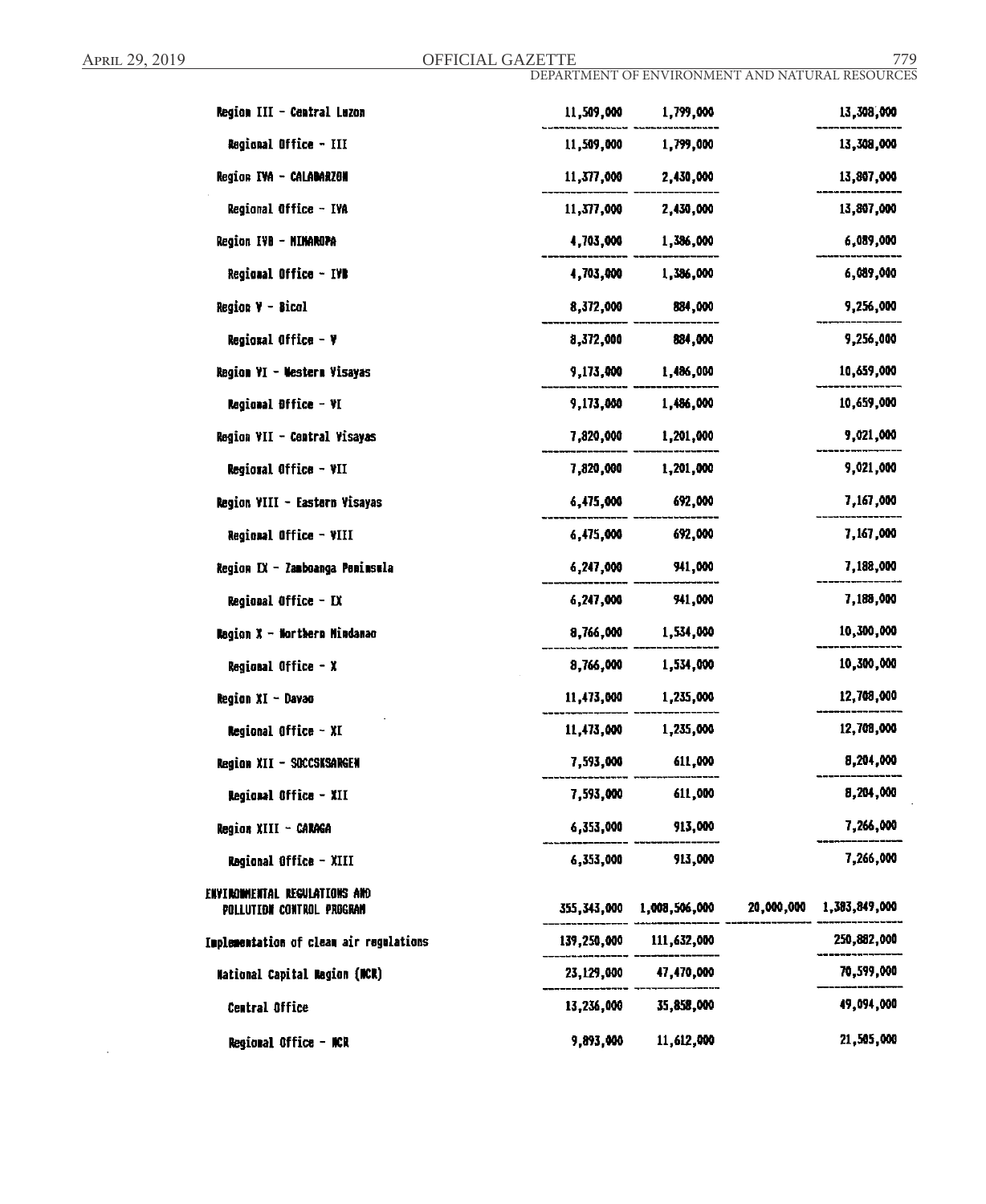| <b>Region <math>I - I</math>locos</b>  | 8,417,000  | 3,965,000 | 12,382,000 |
|----------------------------------------|------------|-----------|------------|
| Regional Office - I                    | 8,417,000  | 3,965,000 | 12,382,000 |
| Cordillera Administrative Region (CAR) | 6,595,000  | 3,911,000 | 10,506,000 |
| <b>Regional Office - CAR</b>           | 6,595,000  | 3,911,000 | 10,506,000 |
| Region II - Cagayan Valley             | 4,869,000  | 2,898,000 | 7,767,000  |
| Regional Office - II                   | 4,869,000  | 2,898,000 | 7,767,000  |
| Region III - Central Luzon             | 9,849,000  | 5,441,000 | 15,290,000 |
| Regional Office - III                  | 9,849,000  | 5,441,000 | 15,290,000 |
| Region IVA - CALABARZON                | 8,697,000  | 8,210,000 | 16,907,000 |
| Regional Office - IVA                  | 8,697,000  | 8,210,000 | 16,907,000 |
| Region IVB - MINAROPA                  | 8,686,000  | 5,045,000 | 13,731,000 |
| Regional Office - IVB                  | 8,686,000  | 5,045,000 | 13,731,000 |
| <b>Region <math>y -</math> Sicol</b>   | 10,423,000 | 4,141,000 | 14,564,000 |
| Regional Office - V                    | 10,423,000 | 4,141,000 | 14,564,000 |
| Region VI - Western Visayas            | 11,751,000 | 4,287,000 | 16,038,000 |
| Regional Office - VI                   | 11,751,000 | 4,287,000 | 16,038,000 |
| Region VII - Central Visayas           | 7,725,000  | 3,726,000 | 11,451,000 |
| Regional Office - VII                  | 7,725,000  | 3,726,000 | 11,451,000 |
| Region VIII - Eastern Visayas          | 3,984,000  | 2,295,000 | 6,279,000  |
| Regional Office - VIII                 | 3,984,000  | 2,295,000 | 6,279,000  |
| Region IX - Zasboanga Peninsula        | 5,281,000  | 4,442,000 | 9,723,000  |
| Regional Office - IX                   | 5,281,000  | 4,442,000 | 9,723,000  |
| Region X - Northern Mindanao           | 10,060,000 | 3,764,000 | 13,824,000 |
| Regional Office - X                    | 10,060,000 | 3,764,000 | 13,824,000 |
| Region XI - Davao                      | 6,617,000  | 5,244,000 | 11,861,000 |
| <b>Regional Office - XI</b>            | 6,617,000  | 5,244,000 | 11,861,000 |
| Region XII - SOCCSKSARGEN              | 3,795,000  | 3,384,000 | 7,179,000  |
| Regional Office - XII                  | 3,795,000  | 3,384,000 | 7,179,000  |
| Region XIII - CARAGA                   | 9,372,000  | 3,409,000 | 12,781,000 |
| Regional Office - XIII                 | 9,372,000  | 3,409,000 | 12,781,000 |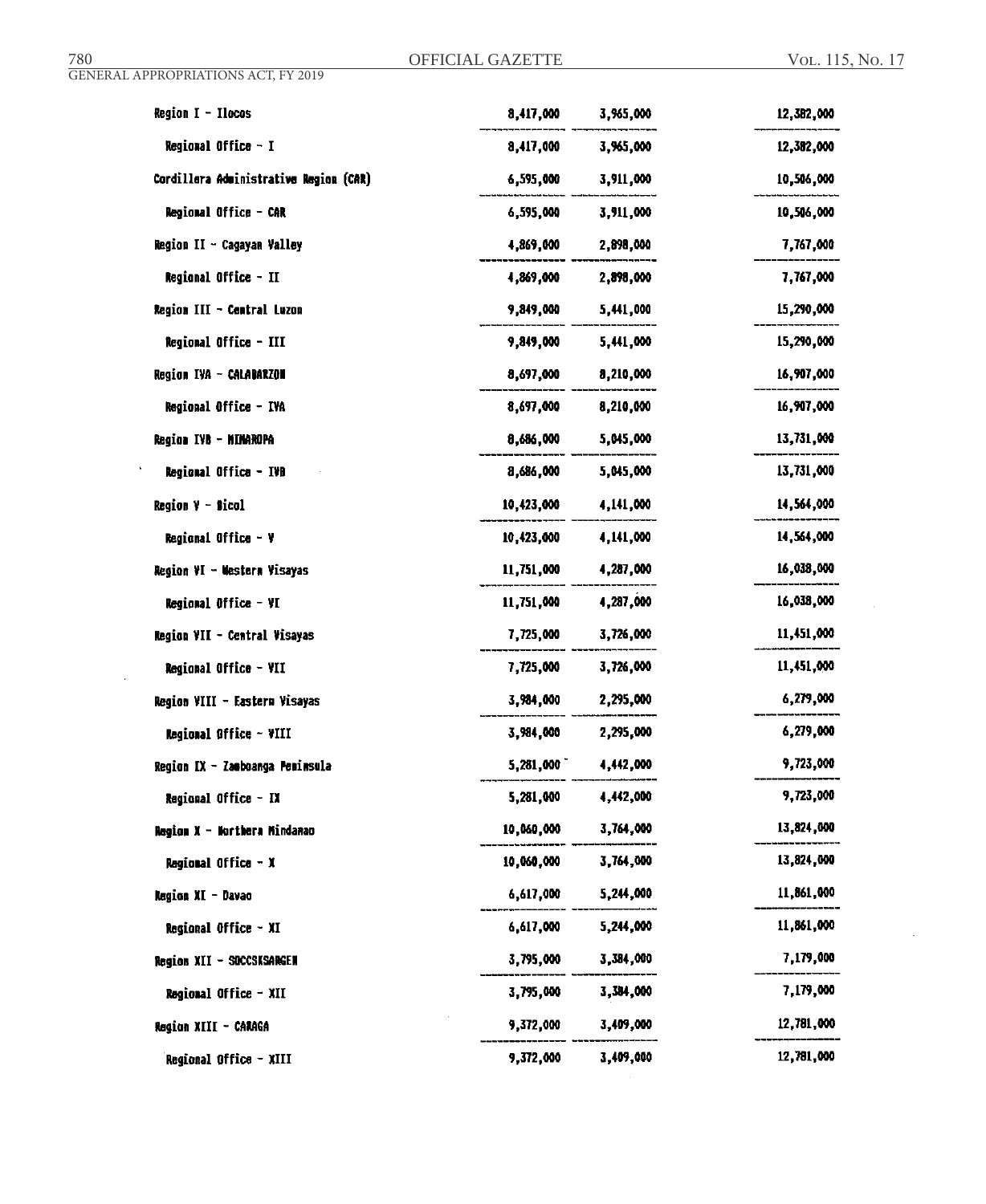$\sim$   $\sim$ 

 $\mathcal{L}$ 

 $\Delta \sim 10$ 

April 29, 2019 **OFFICIAL GAZETTE** 781

 $\sim$ 

 $\alpha$ 

| Implementation of clean water regulations | 101,154,000 | 201,428,000 | 302,582,000 |
|-------------------------------------------|-------------|-------------|-------------|
| National Capital Region (MCR)             | 18,211,000  | 46,436,000  | 64,647,000  |
| Central Office                            | 3,012,000   | 24,698,000  | 27,710,000  |
| Regional Office - NCR                     | 15,199,000  | 21,738,000  | 36,937,000  |
| <b>Region <math>I - I</math>locas</b>     | 4,448,000   | 10,064,000  | 14,512,000  |
| Regional Office - I                       | 4,448,000   | 10,064,000  | 14,512,000  |
| Cordillera Administrative Region (CAR)    | 6,997,000   | 7,579,000   | 14,576,000  |
| Regional Office - CAR                     | 6,997,000   | 7,579,000   | 14,576,000  |
| Region II - Cagayan Valley                | 5,016,000   | 7,591,000   | 12,607,000  |
| Regional Office - II                      | 5,016,000   | 7,591,000   | 12,607,000  |
| Region III - Central Luzon                | 3,895,000   | 20,036,000  | 23,931,000  |
| <b>Regioral Office - III</b>              | 3,895,000   | 20,036,000  | 23,931,000  |
| Region IVA - CALABARION                   | 6,726,000   | 21,848,000  | 28,574,000  |
| Regional Office - IVA                     | 6,726,000   | 21,848,000  | 28,574,000  |
| <b>Region IVB - MINAROPA</b>              | 4,820,000   | 9,419,000   | 14,239,000  |
| Regional Office - IVD                     | 4,820,000   | 9,419,000   | 14,239,000  |
| Region V - Dicol                          | 5,129,000   | 6,989,000   | 12,117,000  |
| Regional Office - Y                       | 5,129,000   | 6,988,000   | 12,117,000  |
| Region VI - Western Visayas               | 8,414,000   | 16,776,000  | 25,190,000  |
| Regional Office - VI                      | 8,414,000   | 16,776,000  | 25,190,000  |
| Region VII - Central Visayas              | 9,173,000   | 8,054,000   | 17,227,000  |
| Regional Office - VII                     | 9,173,000   | 8,054,000   | 17,227,000  |
| Region VIII - Eastern Visayas             | 6,078,000   | 8,208,000   | 14,286,000  |
| Regional Office - VIII                    | 6,078,000   | 8,208,000   | 14,286,000  |
| Region IX - Zamboanga Peninsula           | 2,324,000   | 6,873,000   | 9,197,000   |
| Regional Office - IX                      | 2,324,000   | 6,873,000   | 9,197,000   |
| Region X - Northern Mindanao              | 3,274,000   | 8,691,000   | 11,965,000  |
| Regional Office - X                       | 3,274,000   | 8,691,000   | 11,965,000  |
| Region XI - Davao                         | 5,069,000   | 9,413,000   | 14,482,000  |
| Regional Office - XI                      | 5,069,000   | 9,413,000   | 14,482,000  |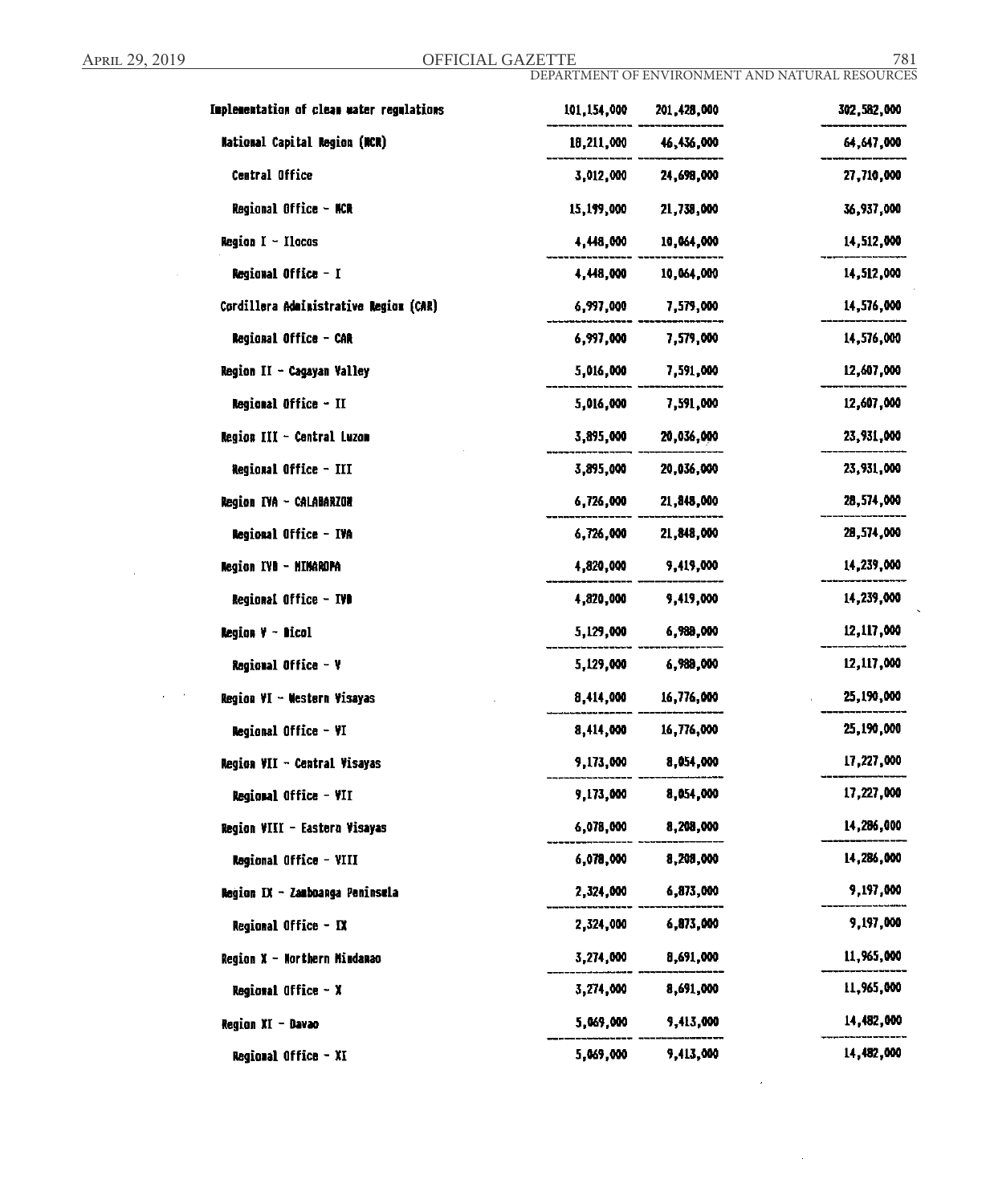$\ddot{\phantom{0}}$ 

| Region XII - SOCCSKSARGEN                                          | 6,053,000  | 8,060,000    |            | 14,113,000  |
|--------------------------------------------------------------------|------------|--------------|------------|-------------|
| Regional Office - XII                                              | 6,053,000  | 8,060,000    |            | 14,113,000  |
| <b>Region XIII - CARAGA</b>                                        | 5,527,000  | 5,392,000    |            | 10,919,000  |
| <b>Regional Office - XIII</b>                                      | 5,527,000  | 5,392,000    |            | 10,919,000  |
| Implementation of ecological solid waste<br>management regulations | 56,377,000 | 656,765,000  | 20,000,000 | 733,142,000 |
| National Capital Region (NCR)                                      | 15,288,000 | 157,172,000  | 20,000,000 | 192,460,000 |
| Central Office                                                     | 8,694,000  | 116,628,000  | 20,000,000 | 145,322,000 |
| Regional Office - NCR                                              | 6,594,000  | 40,544,000   |            | 47,138,000  |
| Region $I - I$ locos                                               | 1,918,000  | 32,260,000   |            | 34,178,000  |
| Regional Office - I                                                | 1,918,000  | 32,260,000   |            | 34,178,000  |
| Cordillera Administrative Region (CAR)                             | 7,451,000  | 30,703,000   |            | 38,154,000  |
| Regional Office - CAR                                              | 7,451,000  | 30,703,000   |            | 38,154,000  |
| Region II - Cagayan Valley                                         | 1,918,000  | 32,573,000   |            | 34,491,000  |
| <b>Regional Office - II</b>                                        | 1,918,000  | 32,573,000   |            | 34,491,000  |
| Region III - Central Luzon                                         | 4,171,000  | 34,305,000   |            | 38,476,000  |
| Regional Office - III                                              | 4,171,000  | 34,305,000   |            | 38,476,000  |
| Region IVA - CALABARZON                                            | 4,260,000  | 34,684,000   |            | 38,944,000  |
| <b>Regional Office - IVA</b>                                       | 4,260,000  | 34,684,000   |            | 38,944,000  |
| Region IVB - MIMAROPA                                              | 1,918,000  | 31,206,000   |            | 33,124,000  |
| Regional Office - IVB                                              | 1,918,000  | 31,206,000   |            | 33,124,000  |
| Region V – Dícol                                                   | 2,254,000  | 33,379,000   |            | 35,633,000  |
| <b>Regional Office - V</b>                                         | 2,254,000  | 33, 379, 000 |            | 35,633,000  |
| Region VI - Western Visayas                                        | 1,645,000  | 33,176,000   |            | 34,821,000  |
| Regional Office - VI                                               | 1,645,000  | 33,176,000   |            | 34,821,000  |
| Region VII - Central Visayas                                       | 3,637,000  | 40,579,000   |            | 44,216,000  |
| Regional Office - VII                                              | 3,637,000  | 40,579,000   |            | 44,216,000  |
| Region VIII - Eastorn Visayas                                      | 822,000    | 33,080,000   |            | 33,902,000  |
| Regional Office - VIII                                             | 822,000    | 33,080,000   |            | 33,962,000  |
| Region IX - Zamboanga Pesimsula                                    | 2,744,000  | 29,990,000   |            | 32,734,000  |
| Regional Office $-$ IX                                             | 2,744,000  | 29,990,000   |            | 32,734,000  |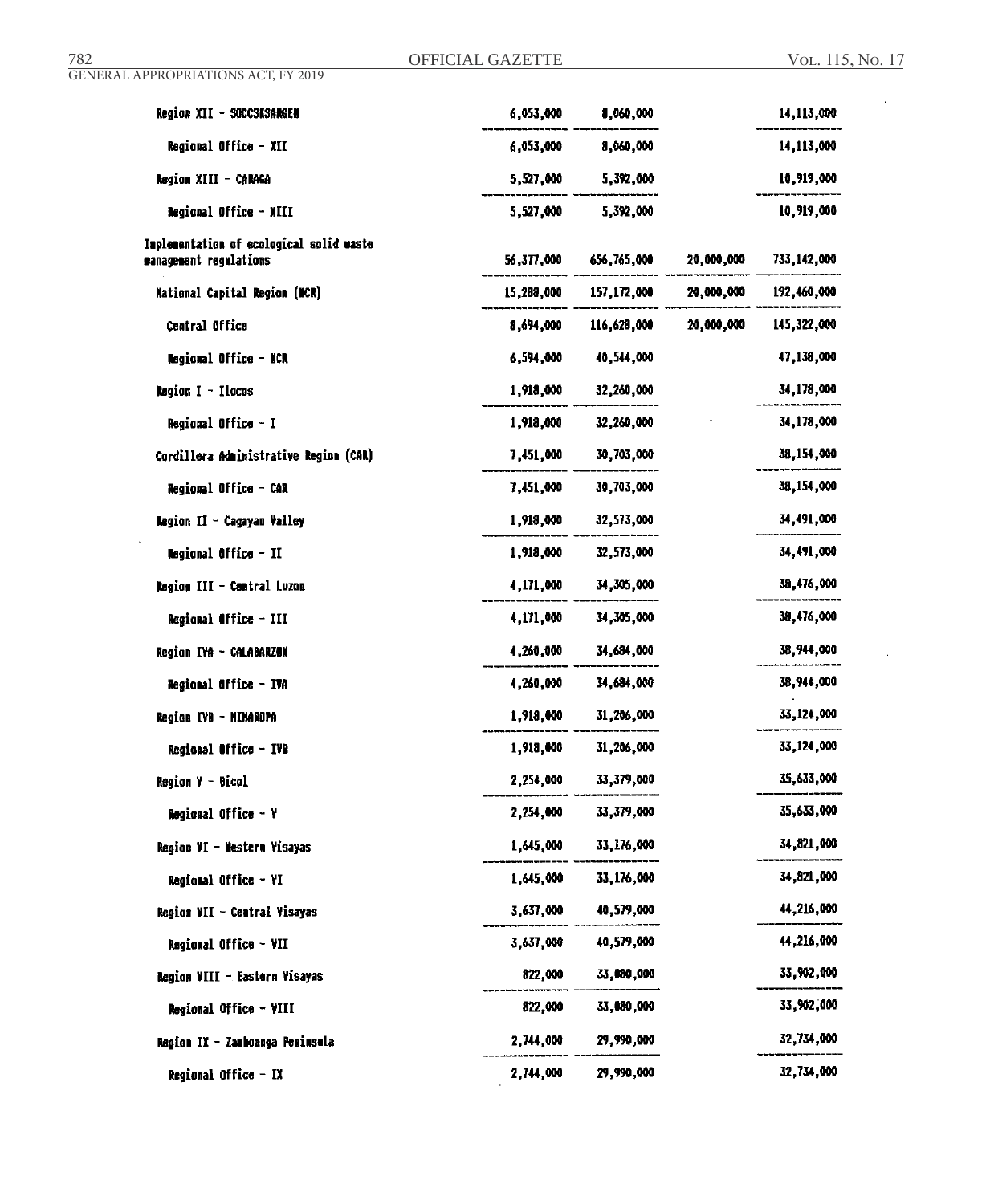April 29, 2019 **OFFICIAL GAZETTE** 783

DEPARTMENT OF ENVIRONMENT AND NATURAL RESOURCES

| Region X - Morthera Mindanas                                                     | 2,398,000  | 30,825,000 | 33,223,000 |
|----------------------------------------------------------------------------------|------------|------------|------------|
| Regional Office - X                                                              | 2,398,000  | 30,825,000 | 33,223,000 |
| Region XI - Davao                                                                | 1,583,000  | 31,816,000 | 33,399,000 |
| Regional Office - XI                                                             | 1,583,000  | 31,816,000 | 33,399,000 |
| Region XII - SOCCSKSARGEN                                                        | 2,929,000  | 38,893,000 | 41,822,000 |
| Regional Office - XII                                                            | 2,929,000  | 38,893,000 | 41,822,000 |
| Region XIII - CARAGA                                                             | 1,441,000  | 32,124,000 | 33,565,000 |
| Regional Office - XIII                                                           | 1,441,000  | 32,124,000 | 33,565,000 |
| Implementation of toxic substances and hazardows<br>waste management regulations | 58,562,000 | 38,681,000 | 97,243,000 |
| <b>National Capital Region (NCR)</b>                                             | 9,733,000  | 17,379,000 | 27,112,000 |
| <b>Central Office</b>                                                            | 4,826,000  | 12,098,000 | 16,924,000 |
| Regional Office - NCR                                                            | 4,907,000  | 5,281,000  | 10,188,000 |
| Region I - Ilocos                                                                | 1,441,000  | 1,716,000  | 3,157,000  |
| Regional Office - I                                                              | 1,441,000  | 1,716,000  | 3,157,000  |
| Cordillera Administrative Region (CAR)                                           | 3,990,000  | 751,000    | 4,741,000  |
| Regional Office - CAR                                                            | 3,990,000  | 751,000    | 4,741,000  |
| Region II - Cagayan Valley                                                       | 4,037,000  | 985,000    | 5,022,000  |
| Regional Office - II                                                             | 4,037,000  | 985,000    | 5,022,000  |
| Region III - Central Luzon                                                       | 3,708,000  | 2,633,000  | 6,341,000  |
| Regional Office - III                                                            | 3,708,000  | 2,633,000  | 6,341,000  |
| Region IVA - CALABARZON                                                          | 4,258,000  | 3,072,000  | 7,330,000  |
| Regional Office - IVA                                                            | 4,258,000  | 3,072,000  | 7,330,000  |
| Region IVA - MINAROPA                                                            | 2,269,000  | 756,000    | 3,025,000  |
| Regional Office - IVD                                                            | 2,269,000  | 756,000    | 3,025,000  |
| <b>Region V - Bicol</b>                                                          | 2,610,000  | 1,622,000  | 4,232,000  |
| Regional Office - V                                                              | 2,610,000  | 1,622,000  | 4,232,000  |
| Region VI - Western Visayas                                                      | 2,114,000  | 1,534,000  | 3,648,000  |
| Regional Office - VI                                                             | 2,114,000  | 1,534,000  | 3,648,000  |
| Region VII - Central Visayas                                                     | 7,178,000  | 1,493,000  | 8,671,000  |
| Regional Office - VII                                                            | 7,178,000  | 1,493,000  | 8,671,000  |

 $\cdot$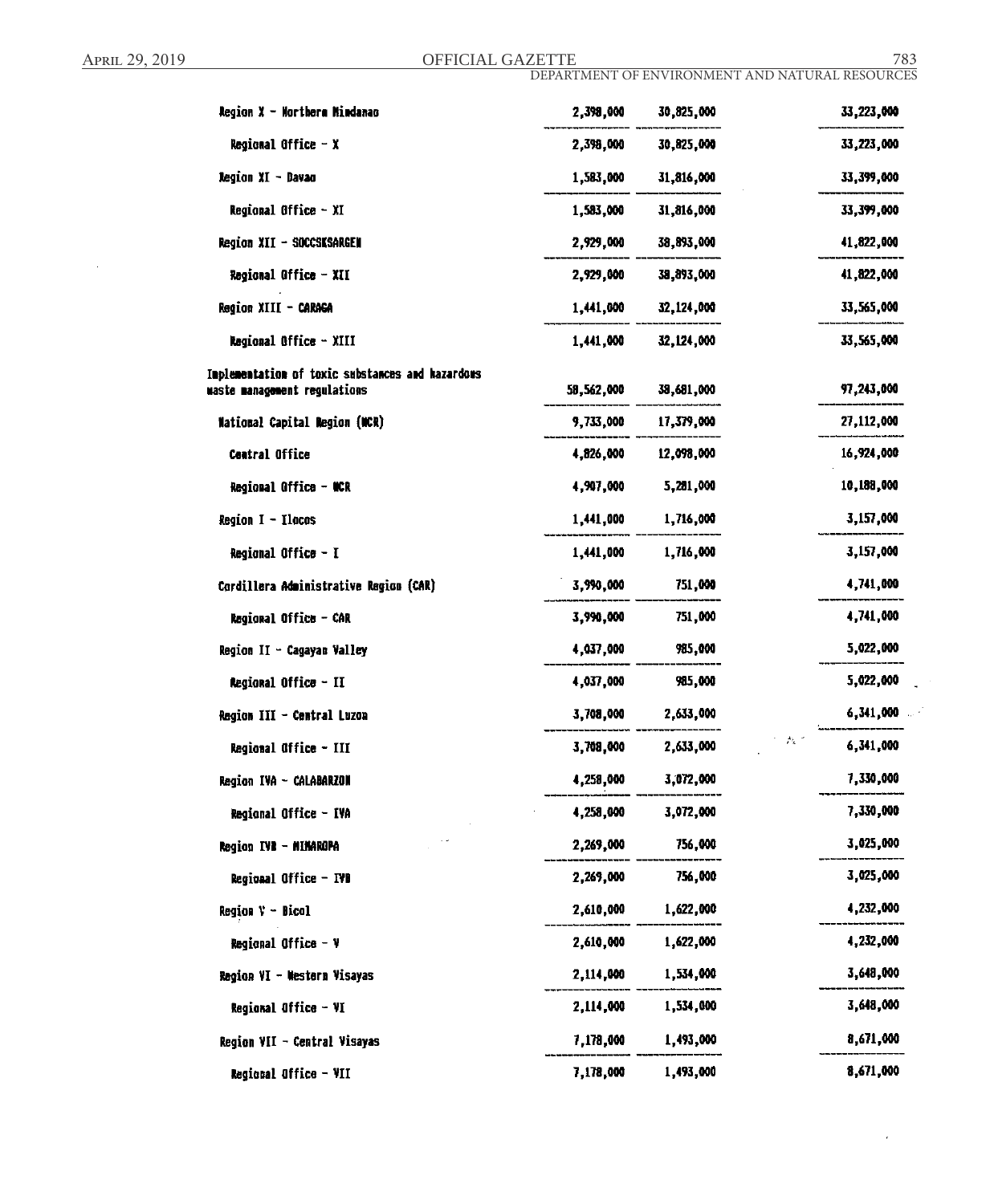| Region VIII - Eastern Visayas                 | 3,693,000   | 1,111,000                     |            | 4,804,000                   |
|-----------------------------------------------|-------------|-------------------------------|------------|-----------------------------|
| Regional Office - VIII                        | 3,693,000   | 1,111,000                     |            | 4,804,000                   |
| Region IX - Zamboanga Peminsula               | 1,627,000   | 528,000                       |            | 2,155,000                   |
| Regional Office - IX                          | 1,627,000   | 528,000                       |            | 2,155,000                   |
| Region X - Northern Mindanao                  | 3,125,000   | 1,069,000                     |            | 4,194,000                   |
| <b>Regional Office - <math>\lambda</math></b> | 3,125,000   | 1,069,000                     |            | 4,194,000                   |
| Region XI - Davao                             | 620,000     | 1,621,000                     |            | 2,241,000                   |
| Regional Office - XI                          | 620,000     | 1,621,000                     |            | 2,241,000                   |
| Region XII - SOCCSKSARGEN                     | 3,160,000   | 1,369,000                     |            | 4,529,000                   |
| Regional Office - XII                         | 3,160,000   | 1,369,000                     |            | 4,529,000                   |
| Region XIII - CARAGA                          | 4,999,000   | 1,042,000                     |            | 6,041,000                   |
| Regional Office - XIII                        | 4,999,000   | 1,042,000                     |            | 6,041,000                   |
| Sub-total, Operations                         | 551,444,000 | 1,110,659,000                 | 98,323,000 | 1,760,426,000               |
| TOTAL NEW APPROPRIATIONS                      |             | 797,871,000 P 1,409,842,000 P |            | 353,107,000 P 2,560,820,000 |

 $\sim$ 

 $\bar{z}$ 

New Appropriations, by Object of Expenditures 

(In Thousand Pesos)

## **Current Operating Expenditures**

Personnel Services

Civilian Personnel

|  | <b>Permanent Positions</b> |  |
|--|----------------------------|--|
|  |                            |  |

| <b>Basic Salary</b>                 | 610,872<br>--------------- |
|-------------------------------------|----------------------------|
| <b>Total Permanent Positions</b>    | 610,872<br>____________    |
| Other Compensation Common to All    |                            |
| Personnel Economic Melief Allowance | 32,208                     |
| Representation Allowance            | 4,602                      |
| <b>Transportation Allowance</b>     | 4.542                      |
| Clothing and Uniform Allowance      | 8,052                      |
| Mid-Year Boams - Civilian           | 50,914                     |
| Year End Bonns                      | 50,914                     |
| Cash Gift                           | 6,710                      |
| Productivity Enhancement Incentive  | 6,710                      |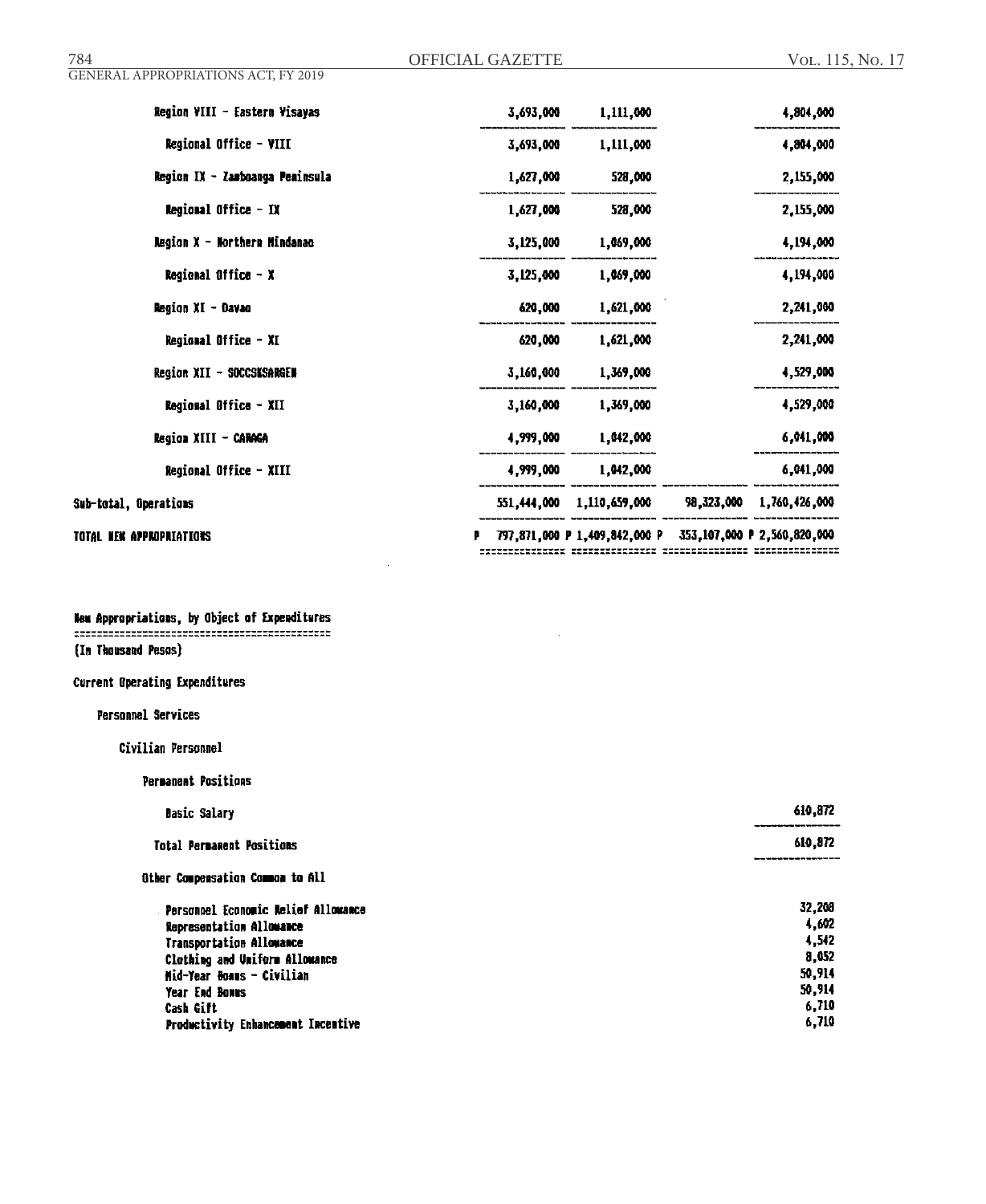$\sim$ 

April 29, 2019 **OFFICIAL GAZETTE** 785

| <b>Step Increment</b>                                 | 1,525     |
|-------------------------------------------------------|-----------|
| Total Other Compensation Common to All                | 166,177   |
| Other Compensation for Specific Groups                |           |
| Allowance of Attorney's de Officio                    | 900       |
| Total Other Compensation for Specific Groups          | 900       |
| Other Benefits                                        |           |
| PAG-IBIG Contributions                                | 1,607     |
| <b>PhilMealth Contributions</b>                       | 6,978     |
| Employees Compensation Insurance Premiums             | 1,607     |
| Loyalty Award - Civilian                              | 300       |
| <b>Terminal Leave</b>                                 | 9,430     |
| <b>Total Other Benefits</b>                           | 19,922    |
| <b>Total Personnel Services</b>                       | 797,871   |
| Maintenance and Other Operating Expenses              |           |
| <b>Travelling Expenses</b>                            | 139,759   |
| Training and Scholarship Expenses                     | 116,740   |
| Supplies and Materials Expenses                       | 159,898   |
| <b>Utility Expenses</b>                               | 37,311    |
| <b>Communication Expenses</b>                         | 43,249    |
| Awards/Rewards and Prizes                             | 17,428    |
| Confidential, Intelligence and Extraordinary Expenses |           |
| <b>Extraordinary and Miscellaneous Expenses</b>       | 1,878     |
| <b>Professional Services</b>                          | 233,546   |
| General Services                                      | 77,746    |
| Repairs and Maintenance                               | 78,865    |
| Financial Assistance/Subsidy                          | 271,900   |
| Taxes, Insurance Premiums and Other Fees              | 8,570     |
| Other Maintenance and Operating Expenses              |           |
| <b>Advertising Expenses</b>                           | 2,437     |
| <b>Printing and Publication Expenses</b>              | 8,030     |
| <b>Representation Expenses</b>                        | 21,349    |
| Transportation and Delivery Expenses                  | 408       |
| Reat/Lease Expenses                                   | 9,358     |
| Membership Dues and Contributions to Organizations    | 378       |
| Subscription Expenses                                 | 72,326    |
| Other Maintenance and Operating Expenses              | 108,666   |
| Total Maintenance and Other Operating Expenses        | 1,409,842 |
| Total Current Operating Expenditures                  | 2,207,713 |
| Capital Outlays                                       |           |
| Property, Plant and Equipment Outlay                  |           |
| <b>Buildings and Other Structures</b>                 | 25,000    |
| Machinery and Equipment Outlay                        | 205,621   |
| Transportation Equipment Outlay                       | 92,200    |
| Furniture, Fixtures and Books Outlay                  | 30,286    |

 $\bar{\beta}$ 

 $\ddot{\phantom{a}}$